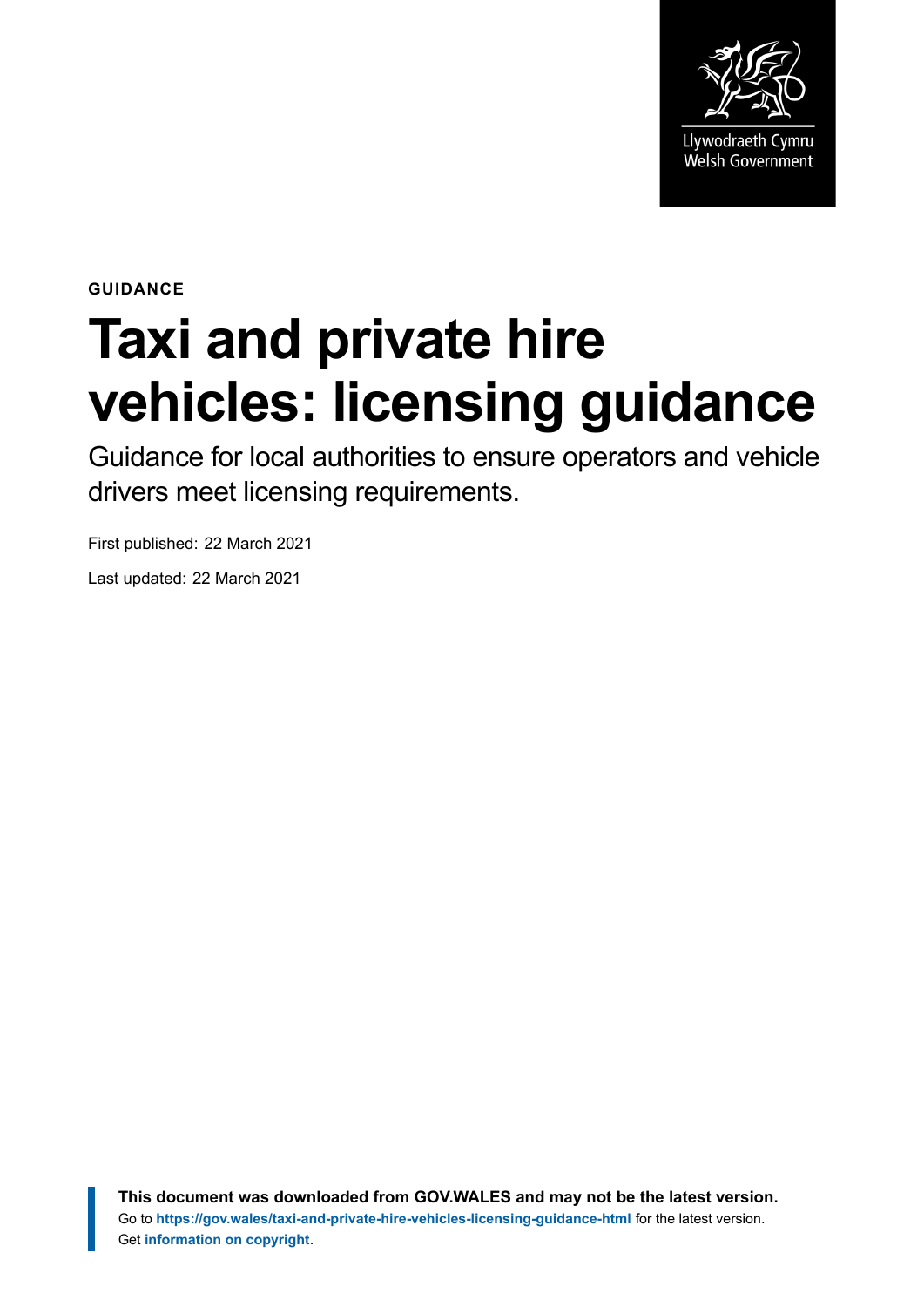# **Contents**

#### **[Foreword](#page-1-0)**

#### **[Part 1: background and reasons to adopt recommendations](#page-2-0)**

#### **[Part 2: recommendations](#page-13-0)**

# <span id="page-1-0"></span>**Foreword**

Taxis and private hire vehicles (PHVs) provide a vital public service connecting people to places when alternative public transport services are not available or viable. Taxis perform a vital service to some of the most vulnerable members of society especially in rural areas where there are no other forms of public transport, taxis also deliver a significant contribution to the night time and tourism economy. The support taxis give to our communities cannot be underestimated and the industry is a vital component in our ambitions for public transport in Wales, as set out in the Wales Transport Strategy.

Despite the importance of this sector to our public transport ambitions, the industry remains governed by laws made when the horse drawn hackneys were a common feature on our streets. Put simply, the law is complicated, outdated and is in need of reform. Taxi and PHV licensing is a devolved matter under the Wales Act 2017. Until Welsh Government introduces new legislation, the current licensing legislation that applies to England and Wales will continue to apply.

The primary responsibility for taxis licensing sits with local authorities and local authorities have over many years developed different licencing regimes. These differing standards and the antiquated legislation have in some areas of Wales caused difficulties in safely managing the trade.

Welsh Government are developing new legislation and will be engaging with key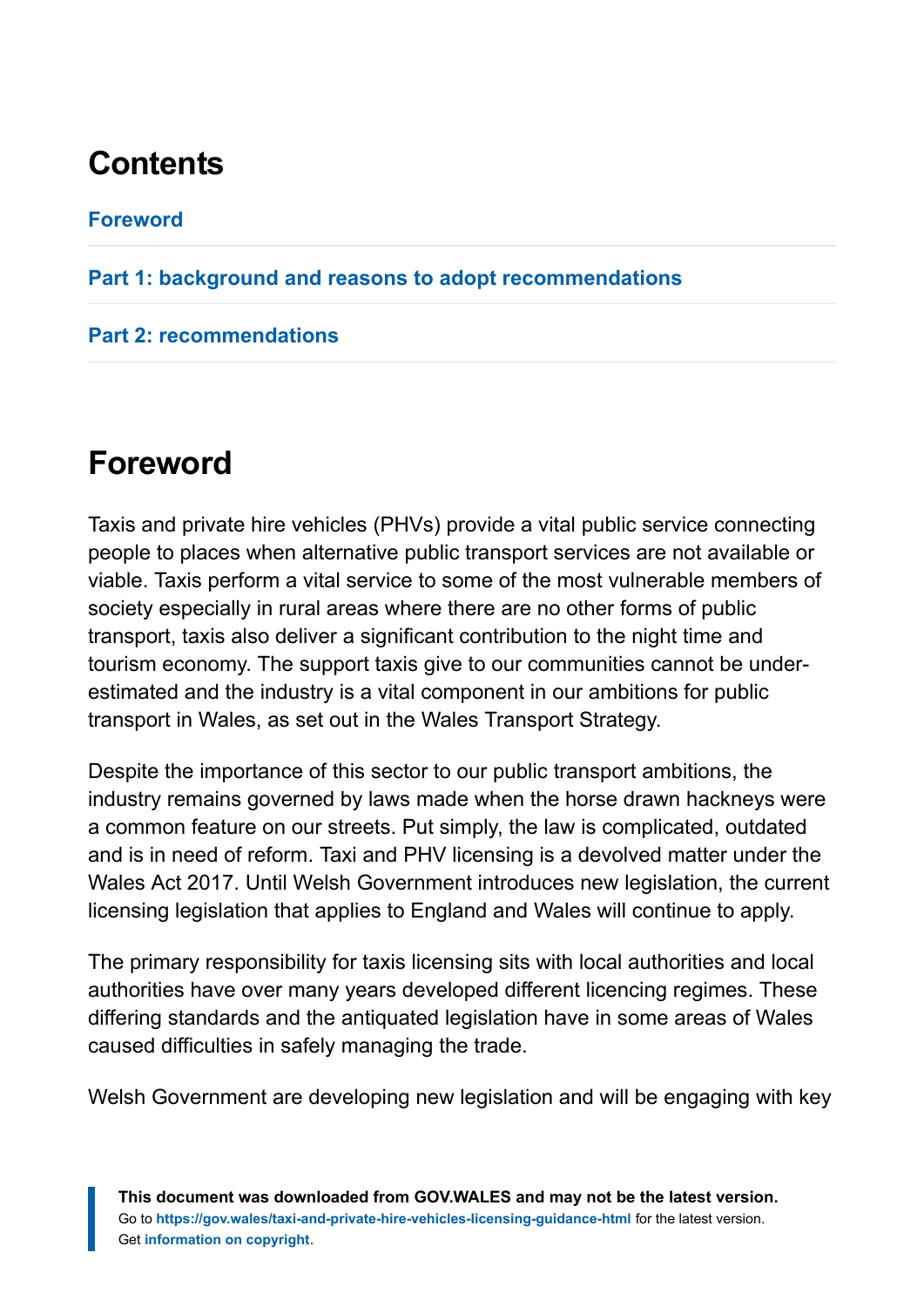stakeholders over the next 12 months to ensure this meets the needs of the sector. Our long-term aim is to produce a licensing system with a focus on, public safety, equality, improving the environment and customer experience.

The new legislation will take some time to develop properly. Consequently, Welsh Government has been working with the Welsh Local Government Association and taxis licencing leads from Local Authorities from across Wales to develop some short term recommendations to help to better manage the sector between now and the new legislation being and place.

These recommendations are a step towards achieving a consistent, more effective approach to taxi and PHV licensing in Wales. The main focus of the recommendations is to promote safety of the travelling public. We want to ensure that all Wales's taxi and PHV drivers, operators and vehicles are safe and suitable for licensing.

The recommendations in this guide have identified areas that could improve public safety consistently across Wales. If the national and local governments in Wales are going to be able to provide a consistent, more effective and safer approach to taxi and PHV licensing in Wales, prior to new legislation being enacted, I would request that all local authorities adopt these recommendations without amendment as a priority.

# <span id="page-2-0"></span>**Part 1: background and reasons to adopt recommendations**

# **1. Introduction**

Taxis (also known as hackney carriages) and private hire vehicles (PHVs) are a vital form of public transport. They deliver a practical door to door transport solution. They provide an essential service to the following:

- People living in rural communities where other forms of public transport are insufficient
- People using the night-time economy

**This document was downloaded from GOV.WALES and may not be the latest version.** Go to **<https://gov.wales/taxi-and-private-hire-vehicles-licensing-guidance-html>** for the latest version. Get **[information on copyright](https://gov.wales/copyright-statement)**.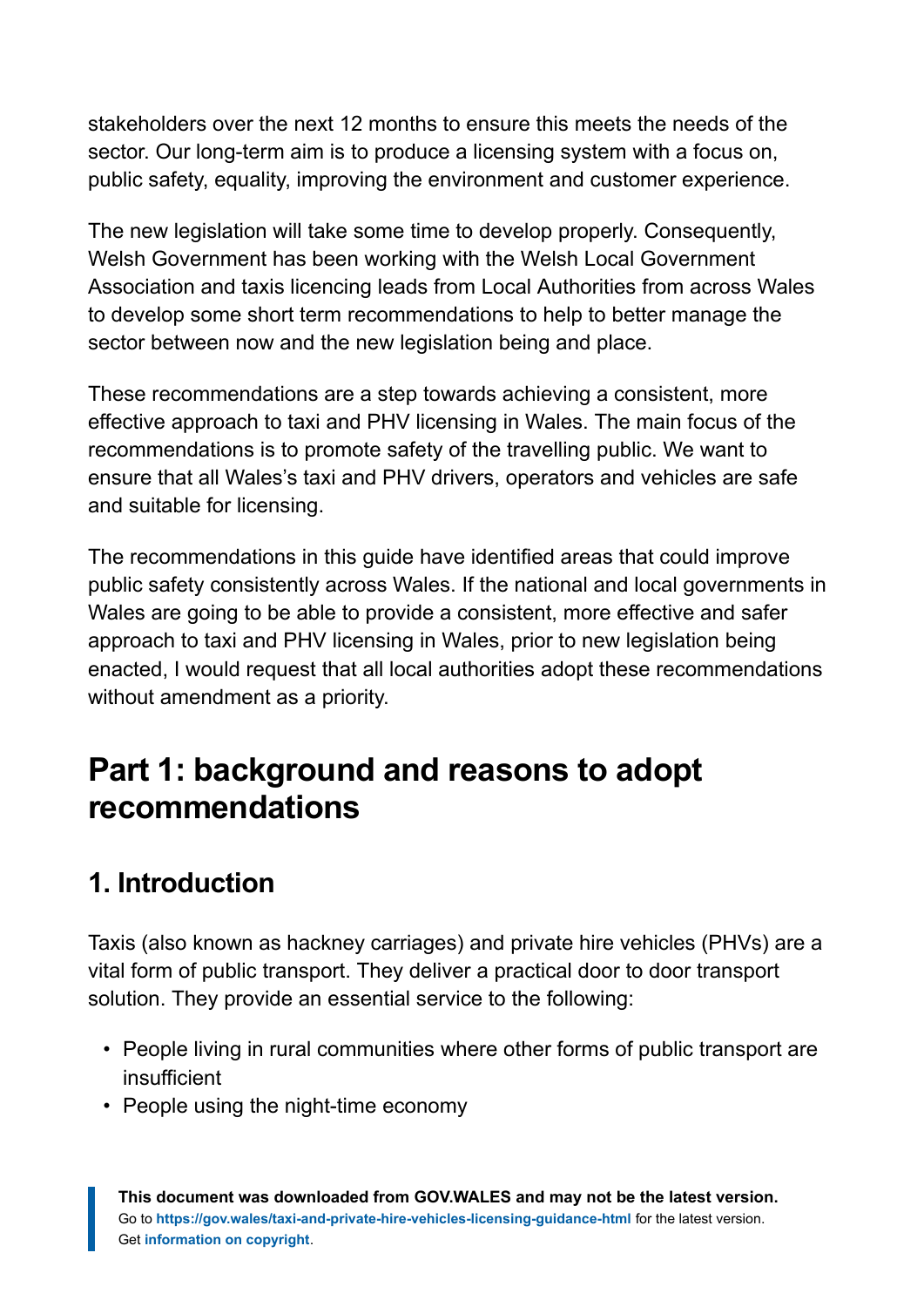• Passengers with mobility issues

They also play an important role in facilitating social inclusion.

The current legislation relating to taxis and PHVs is out of date, with the main legislation dating back to 1847 and 1976. The legislation allows flexibility around the content of policies and licence conditions. This has contributed to inconsistent policies, standards and conditions across England and Wales.

There are approximately 5,000 licensed taxis, 5,400 private hire vehicles and 12,000 licensed drivers in Wales.

It is clear that the taxi and PHV industry is progressing and adapting faster than the legislation governing it. The introduction of app-based booking and hailing systems has made it quicker and easier for customers to hire vehicles. In some areas this has led to an increase in the prevalence of 'out of town' vehicles and has highlighted the inconsistencies in licensing standards across Welsh local authorities.

In some areas of Wales there is an over-supply of licensed vehicles. This can make it difficult for the taxi and PHV industry in those areas to make a decent living. In other parts of Wales there can be an under-supply of licensed vehicles. In particular disability groups have expressed that it is often difficult to hire vehicles that suit their needs.

The age of the legislation can make administration and enforcement functions challenging for local authorities. For example, enforcement officers do not automatically have powers to take action against 'out of area' drivers/vehicles operating in their area.

The licensing regime needs to be updated to remedy the current problems; ensure that the taxi and PHV licensing system is fit for modern Wales; and promote public safety.

Taxi and PHV licensing is a devolved matter under the Wales Act 2017. Until such time that Welsh Government introduces new legislation, the current national licensing legislation that relates to England and Wales will continue to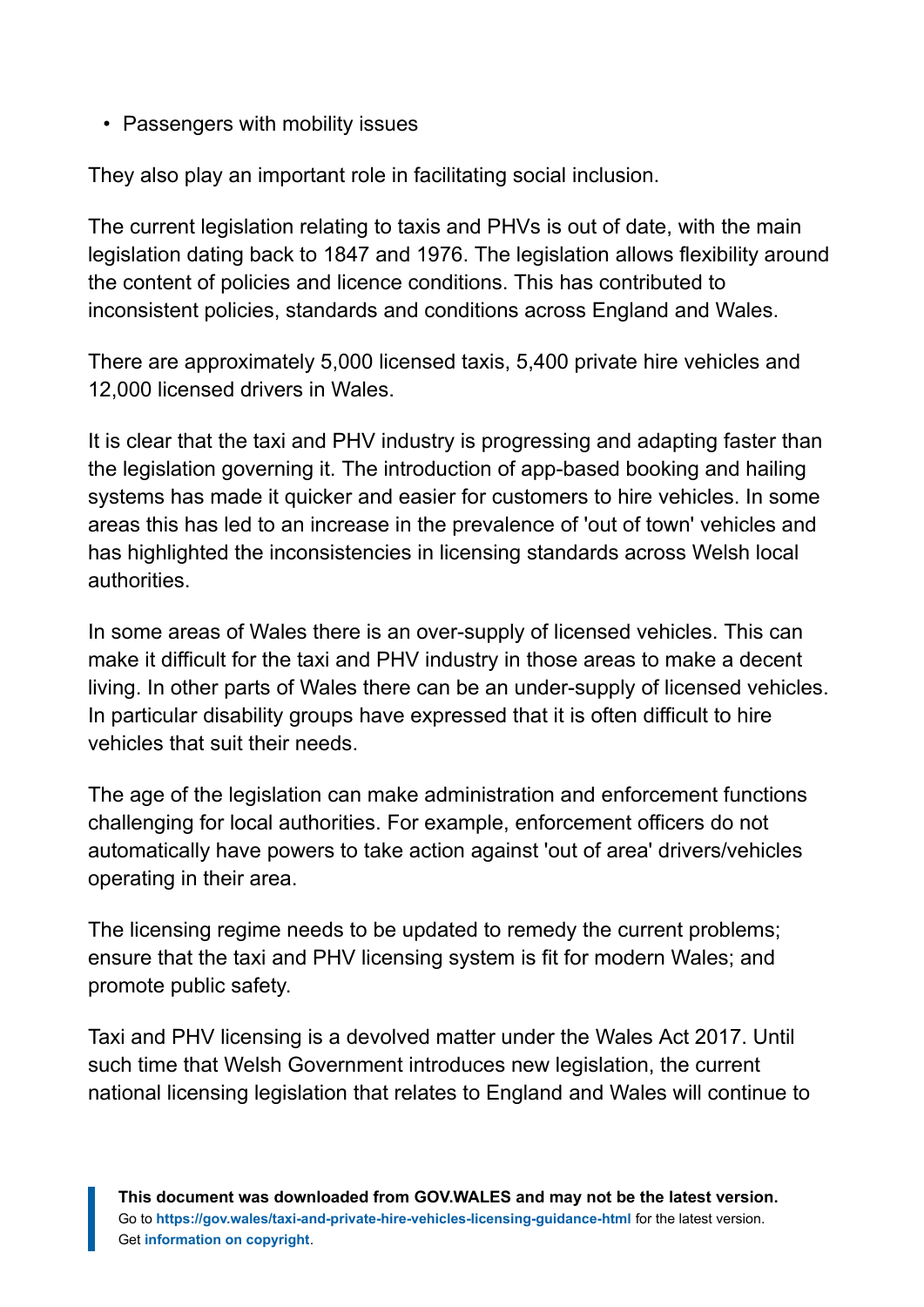apply.

The aim of the recommendations in Part 2 of this guide is to improve the consistency of licensing standards and increase public safety.

# **2. Background**

In December 2018, Welsh Government published the White Paper 'Improving Public transport'. The consultation focused on four proposals:

- 1. The creation of National Standards to address the variation in taxi and PHV standards across Wales
- 2. The extension of enforcement powers to allow local authority officers to take enforcement against any taxi/PHV operating in their area
- 3. The establishment of effective information sharing protocols for the purposes of safeguarding
- 4. The possible redirection of taxi and PHV licensing functions away from local authorities and towards a Joint Transport Authority (JTA)

The responses to the consultation show strong agreement to proposals one to three. See the **[Improving Public Transport consultation outcome](https://gov.wales/improving-public-transport)**.

Proposal four was the least popular with local authorities and taxi/PHV trade representatives. Of the 402 responses to this proposal, only 17% answered 'yes' they would agree to licensing functions being redirected to a JTA.

In July 2019, Minister for Economy, Transport and North Wales, Ken Skates AM, made a written statement in response to the White Paper consultation. He accepted there was general support for the proposals 1 to 3, but agreed there was strong feeling that plans did not go far enough to address the challenges faced by the industry and regulators. As a result the Minister stated that the taxi and PHV proposals would be developed further.

# **3. Welsh Government vision**

To take forward the policy development, Welsh Government has developed a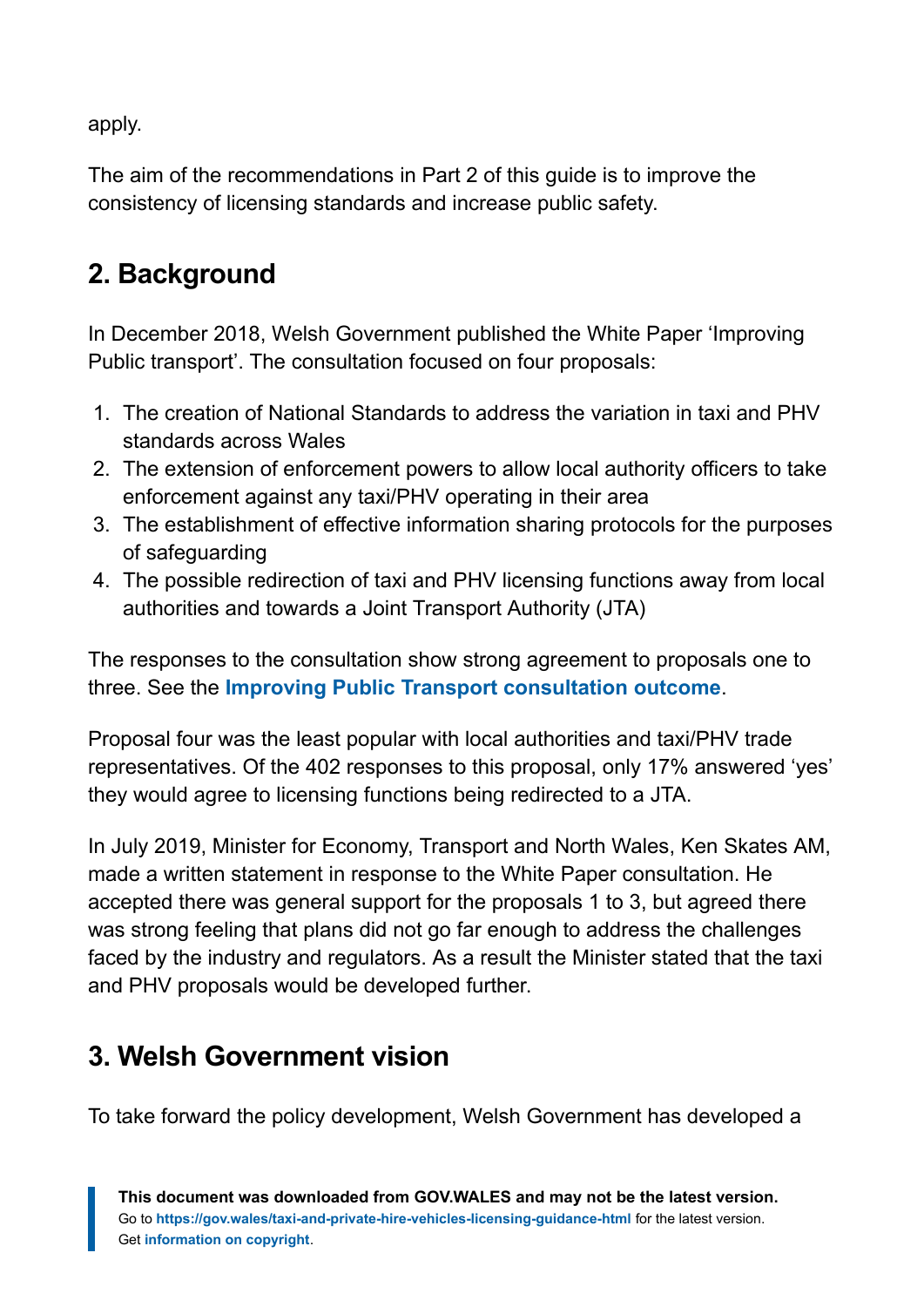Vision Statement with the following aim:

'Our aim is to update Wales's taxi and PHV licensing system to make it fit for a modern Wales. We want to create one consistent standard applied across Wales that promotes safety, contributes to a cleaner environment, improves the customer experience, and is accessible by all.'

The vision statement focuses around the following four themes:

1. Safety: national standards will aspire to ensure that operators, vehicle and drivers are safe and suitable for licensing. Regulators will have the necessary powers to undertake effective enforcement when required.

2. Environment: cleaner licensed vehicles will contribute to national targets for a cleaner environment and reduction in greenhouse gases.

3. Equality: the aim is to ensure that all passengers, regardless of their gender or any disability, have access to suitable vehicles. Drivers and operators will provide a service that fits customer needs.

4. Customer experience: the intention is that all customers in Wales will access a good taxi service. Vehicles will be available, accessible, safe, and driven by suitable drivers that provide good customer service.

# **4. Outline of recommendations**

In response to the White Paper consultation, it was accepted that 'quick fixes' could improve some of the current issues. It is intended that the recommendations could be adopted by local authorities without needing legislative change.

The recommendations within this guide have been developed by representatives of Welsh Government, the Welsh Local Government Association (WLGA) and local authority representatives through the Public Protection Board Wales. This guide is used as non-statutory guidance.

The recommendations detailed in part 2 of this guide are designed to: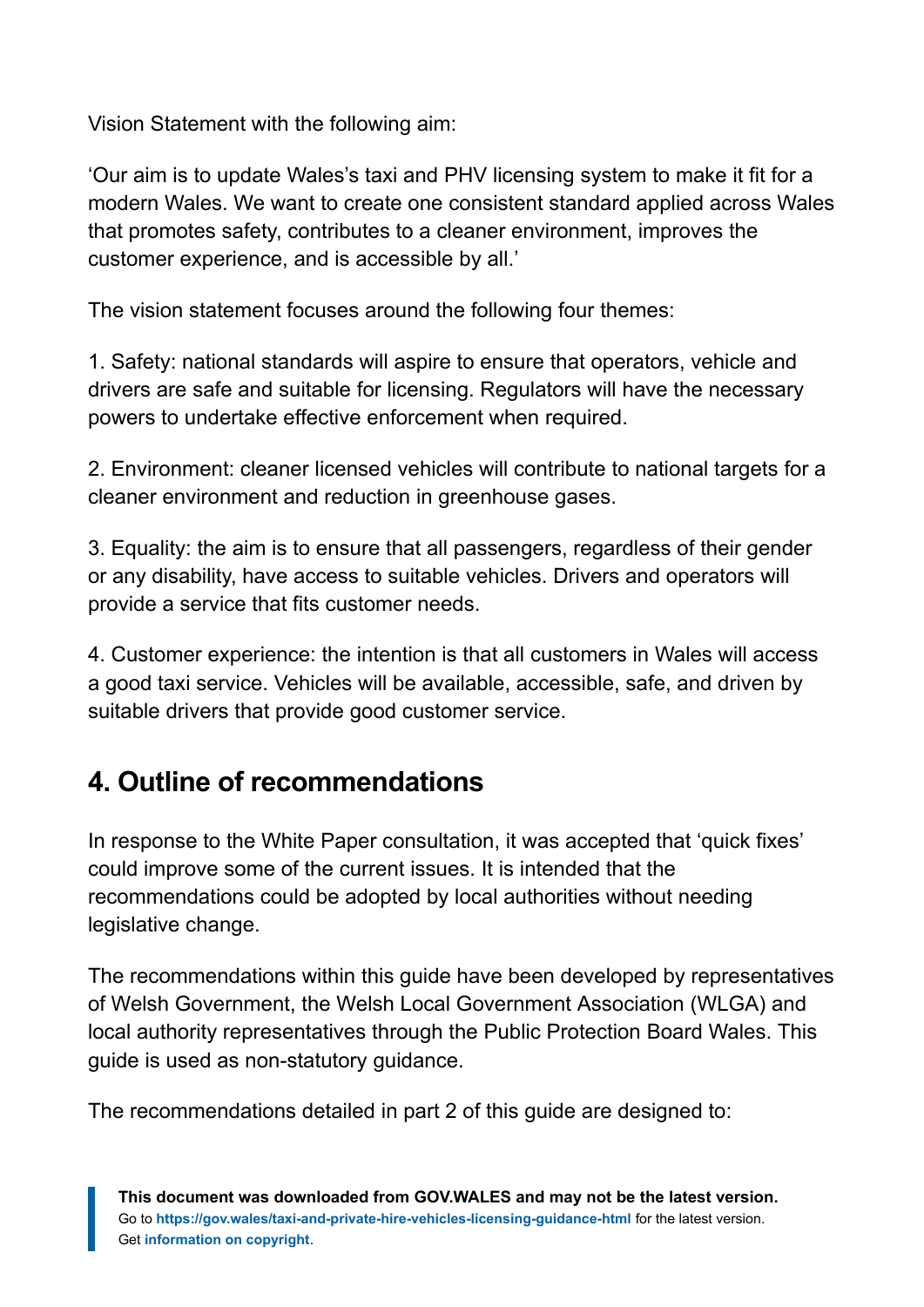- improve public safety
- increase consistency
- improve the customer experience

So far as is possible without changes in legislation, and without unreasonable cost to licensing authorities and the taxi and PHV industry.

These recommendations alone will not solve all the challenges associated with the existing licensing regime, but they will provide some improvements. They will form the basis for further development by Welsh Government into national standards.

The Department for Transport's 'Statutory Taxi and Private Hire Vehicle Standards' are considered in the drafting of this guide, and adoption of the recommendations in part 2 of this guide will support compliance with a number of the recommendations in the standards. These standards apply to Wales, until such time that Welsh Government introduces new legislation.

# **5. Reasons to adopt the recommendations**

### **a) Public Safety**

The main purpose of licensing is to protect the public. It aims to ensure that drivers, operators and vehicles are safe and suitable to transport the public.

#### **Drivers**

Taxis and PHVs are used by all cross sections of society including children, and vulnerable adults. Members of the public across Wales should expect that a licensed driver is competent, honest, safe and trustworthy.

In March 2016, the Home Office published its Modern Crime Reduction Strategy. As part of the Strategy, the UK Government has committed to remove opportunities for criminals to commit child sexual abuse and violence against women and girls, by working with local areas to introduce rigorous taxi and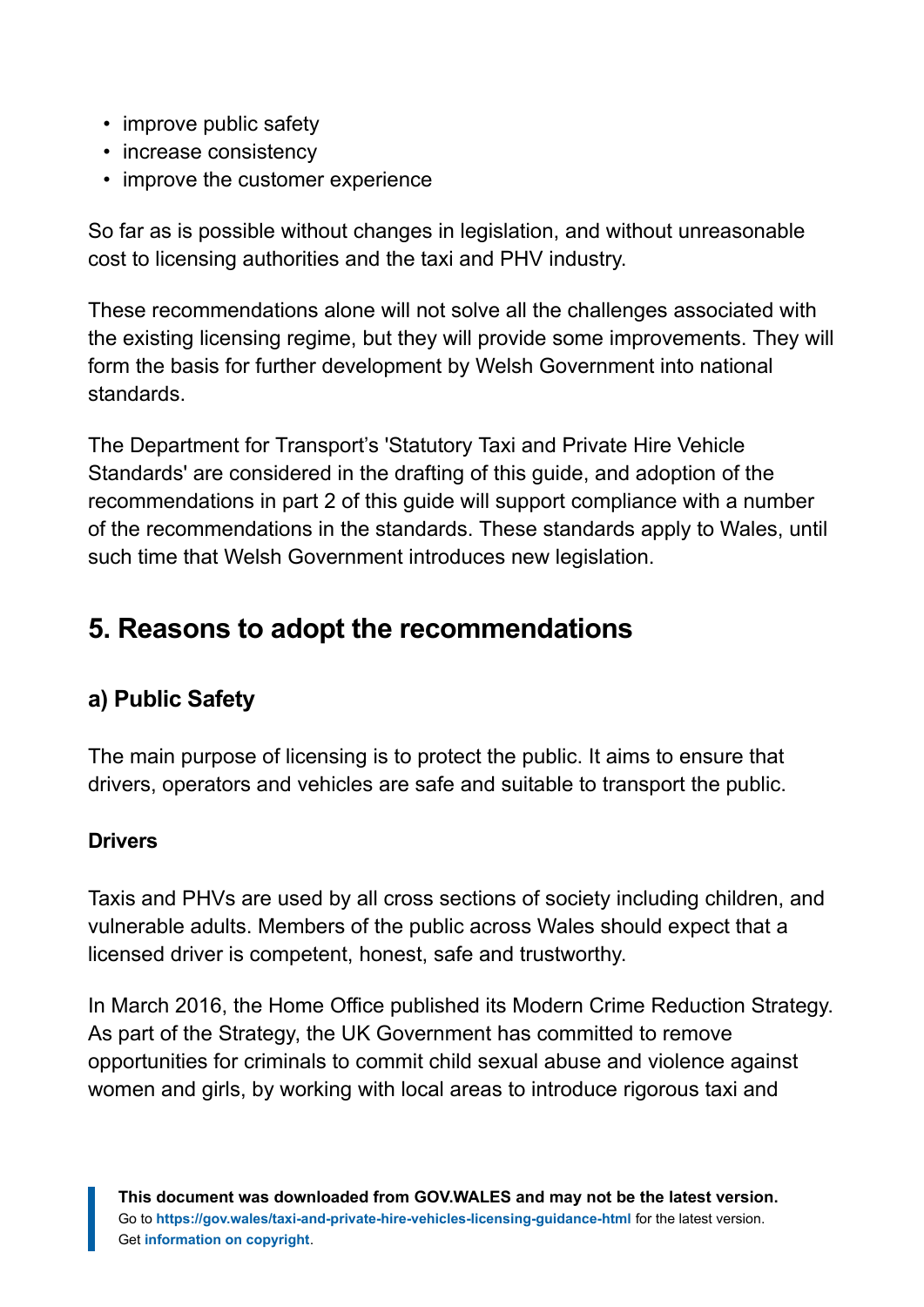private hire licensing regimes.

Both the Jay and Casey reports on child sexual exploitation in Rotherham highlighted examples of taxi drivers being linked to children that were abused, including instances when children were picked up from schools, children's homes or from family homes and abused, or sexually exploited in exchange for free taxi rides.

The Casey Report made it clear that weak and ineffective arrangements for taxi licensing had left the public at risk. In response to the reports and in contribution to the Home Office's Modern Crime Reduction Strategy, the Department for Transport has recently published statutory standards for local authorities for the licensing of taxis and private hire vehicles.

The Welsh Government National Action Plan Preventing and Responding to Child Sexual Abuse (June 2019) stated that more could be done across Wales in terms of consistent arrangements for safeguarding training for taxi drivers.

It is important that all possible actions to ensure that licensed drivers are safe and suitable be taken into account. In relation to licensing drivers, it is considered that the adoption of the following recommendations will enhance public safety across Wales:

- enhanced DBS checks and use of DBS Update Service
- checks on applicant's that have lived abroad for more than 6 months
- standardised medical checks
- use of the NR3 refusal/revocation register
- safeguarding training
- applicant and licence holder suitability policy

#### **Vehicles**

To ensure public safety, local authorities necessitate various licensing requirements for taxis and PHVs such as vehicle testing standards, age restrictions and vehicle specifications. These requirements aim to confirm that vehicles are suitable and remain safe for public use.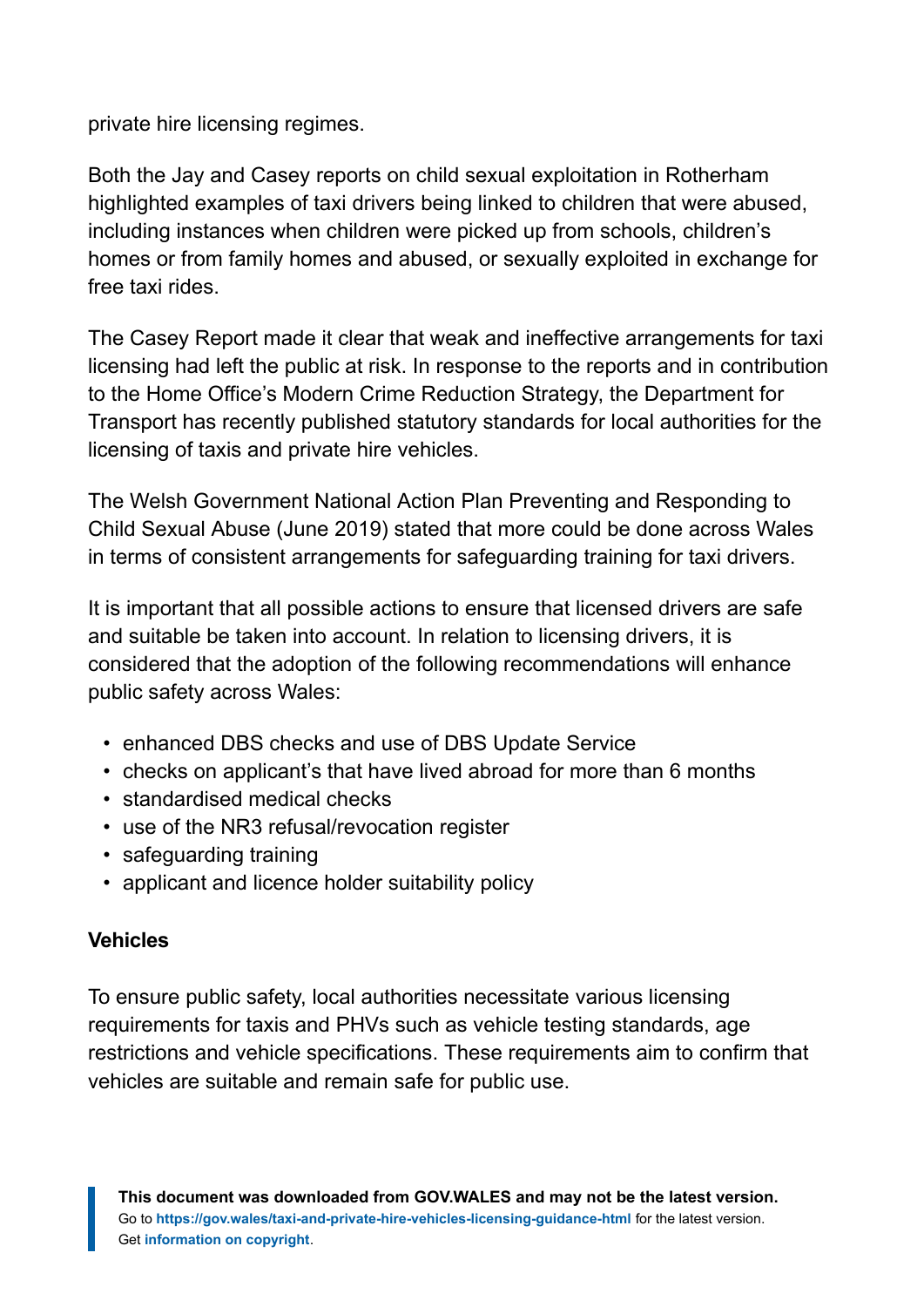Across Wales, licensing requirements differ significantly and it is considered too costly at this stage to attempt to harmonise these policies and conditions ahead of any legislative change.

Presently, the main area of vehicle licensing agreed for harmonisation is the type and use of vehicle CCTV systems (both internal and external facing cameras).

Vehicle CCTV systems are a useful tool in the prevention and investigation of crime. It can provide protection to both the driver and passengers.

Taxi drivers frequently transport passengers who are intoxicated, which can pose a risk to their safety. They also often carry large sums of cash which can make them a target of robbery. CCTV may act as a deterrent to such crimes.

Taxi drivers are sometimes falsely accused of crimes. This can result them to being out of work for some time if their license is suspended/revoked pending the investigation. CCTV may assist in disproving false allegations in a timely manner.

Currently there are no local authorities in Wales that require the mandatory use of CCTV, but many allow it on a voluntary basis. The cost of a suitable CCTV system can be expensive, and local authorities are required to develop extensive policies and risk assessments if they mandate the use of CCTV in their licensed vehicles.

Some local authorities in England that have required the mandatory use of CCTV have been able to offer reduced rates through various funding initiatives.

Although the mandatory use of CCTV is something that Welsh Government may consider in future national standards, this stage an agreed specification for proprietors that wish to install a system on a voluntary basis is considered beneficial. The specification will ensure that systems are safe and compliant with current data protection requirements.

Local authorities will need to ensure that they have Privacy Impact Assessments and Data Download Policies in place when approving the use of in-vehicle CCTV systems.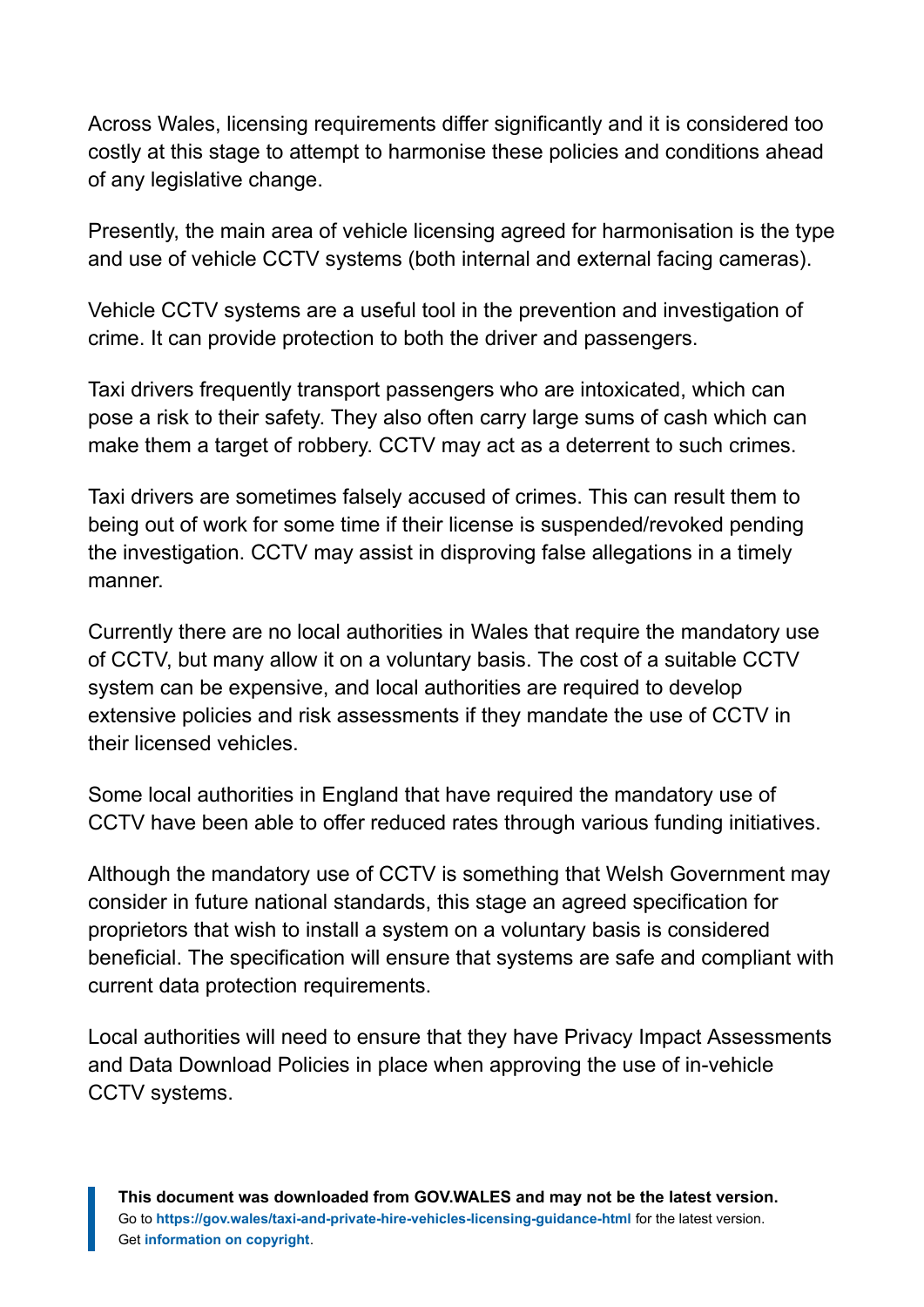#### **Private Hire Operators**

Private hire operators often collate large amounts of personal data and are in a position of trust. For example, they may be aware of when people are away from their properties on holiday. It is thus important that local authorities establish that operators are 'fit and proper' for licensing.

Operators are also often the first point of call for passengers wishing to complain about the service they have received from a taxi/PHV driver. In some cases relevant information is not always fed back to the licensing authority, who may need to decide on whether a driver remains 'fit and proper' to continue as a licensed driver.

In drafting the recommendations, local authority representatives felt that private hire operator conditions could be improved across Wales, with additional requirements for notification of offences and documented complaints procedures.

#### **b) Consistency**

Local authorities currently create their own taxi and PHV licensing policies and conditions. This means that requirements for licences differ substantially across the 22 authorities in Wales.

The taxi and PHV trade often see this as unfair and claim that in some areas it adds to problems of 'cross-border hire'. There are assertions that some applicants licence with local authorities that have lower licensing requirements and then predominantly undertake private hire work in other areas of higher demand. This practice is lawful but can lead to problems in some areas such as:

- increased traffic congestion,
- an over-supply of licensed vehicles in towns/cities which can reduce a driver's income,
- confusion for the public as the vehicle they hire may be licensed by a different licensing authority,
- unfairness for the taxi /PHV trade in terms of required standards,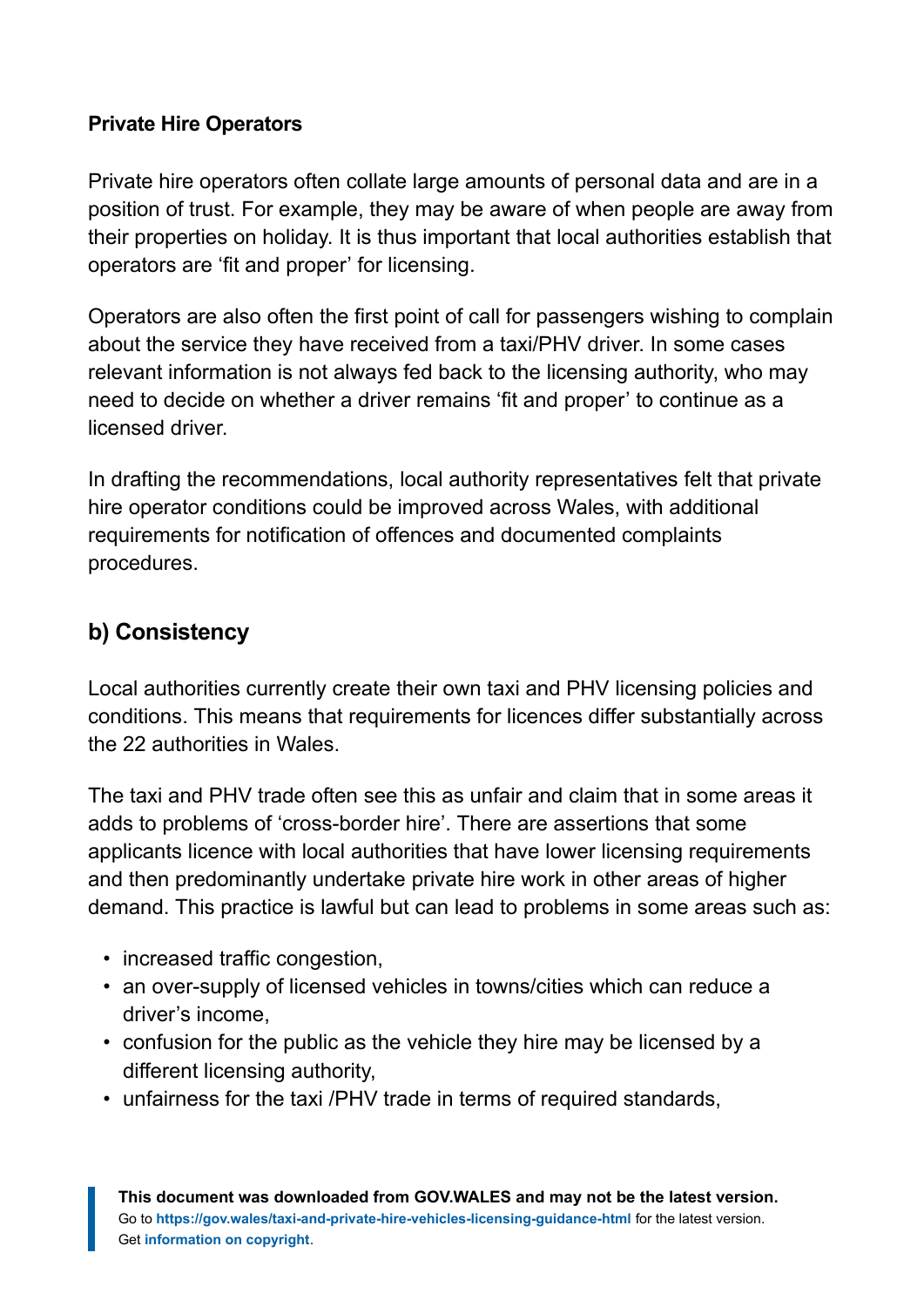• enforcement limitations as local authority officers have restricted powers against 'out of town' vehicles.

Without standardised licensing requirements and fees across Wales, it is recognised that the problems of cross-border hire will remain. However, the recommendations in part 2 of this guide have been created as a first step to improving consistency across Wales.

#### **c) Enforcement**

Harmonised driver and operator licence conditions across Wales will help to improve the consistency of enforcement.

In addition it is recommended that a protocol for the adoption of cross-border authorisation of officers is introduced in areas that have problems with cross border hire. A suggested protocol is detailed in the Local Government Association's Taxi and PHV –Councillor's Handbook (England and Wales).

Such protocols facilitate enforcement officers to take more effective action against 'out of town' vehicles working in their area.

#### **d) Accessibility**

Welsh Government's plan is that Wales's taxis and PHVs are accessible by all. There are many documented accounts from members of the public that have experienced problems accessing taxi and PHV services in Wales.

One in five people in the UK (13.3 million) are reported to have a disability; of those only 26% of those reporting a disability are under the age of state pension. Mobility impairments are the most prevalent type of disability and account for 49% of impairments.

Wales is higher than the UK average in terms of reported disabilities with 25% of people reporting a disability as opposed to the UK average of 21%.

In 2017 Disability Wales undertook a survey to capture the experiences of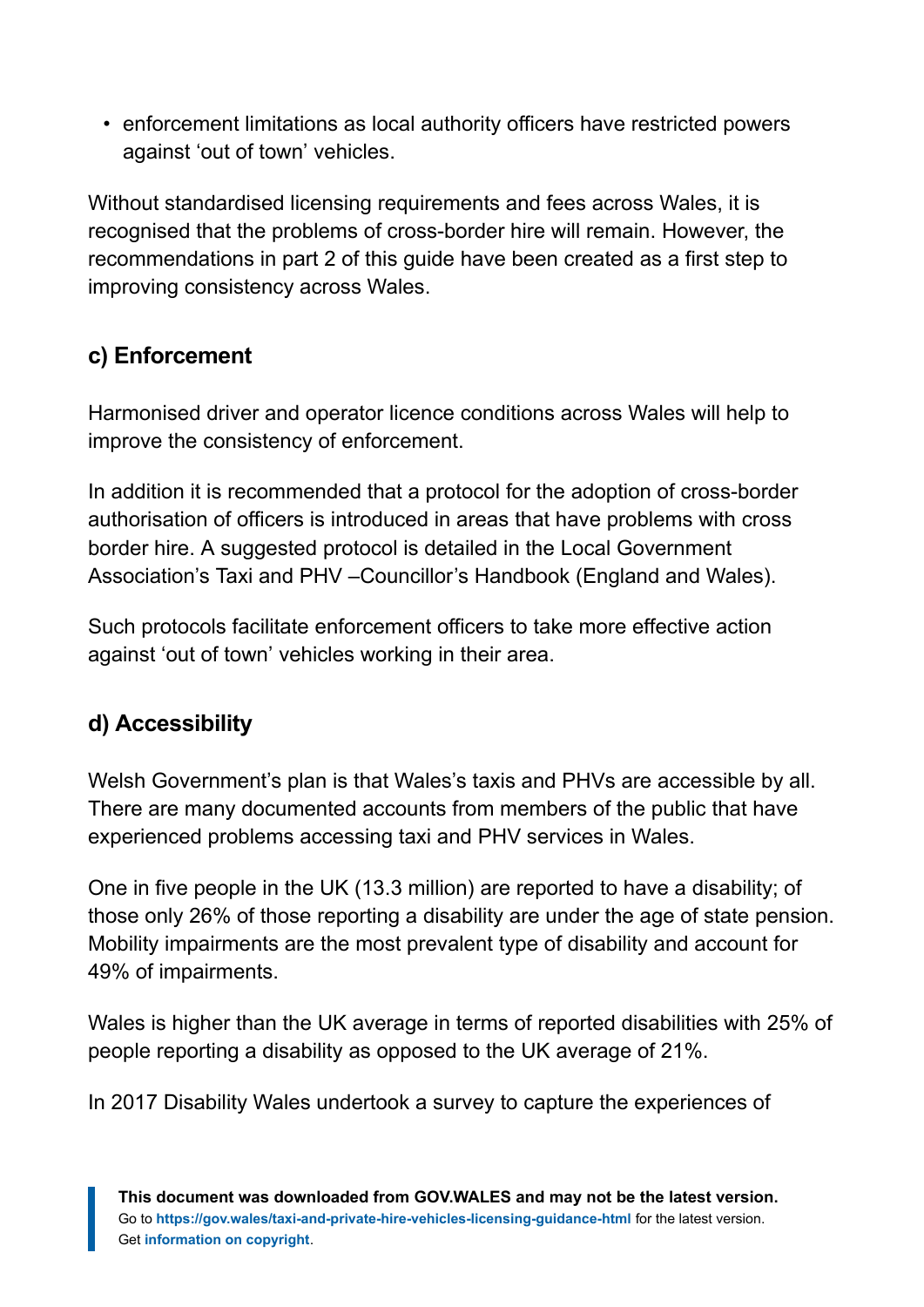disabled people using taxi and PHVs across Wales. They found that 78% of respondents to the survey identified as disabled, and 64% of respondents stated that they experienced problems when using taxis or PHVs. Problems highlighted in the survey included:

- lack of accessible vehicles;
- refusal to take passengers in wheelchairs or those with assistance dogs;
- overcharging;
- driver inability to secure wheelchairs correctly.

There is further work to be done to make certain that passengers with disabilities do not continue to experience these types of problems.

Part 2 details a procedure for licensed drivers seeking exemptions to their duties under the Equality Act 2010. It is anticipated that this will evoke a consistent approach to the issuing of exemption certificates and make certain that only those with genuine reasons under the legislation can be exempt from their duties.

In addition, a suggested licence condition applicable to proprietors/drivers of wheelchair accessible vehicles aims to ensure that all drivers are able to deploy wheelchair ramps correctly and load and secure wheelchairs safely.

It should be noted that the matters contained within the Equality Act 2010 are a reserved matter, and as such will continue to have affect in Wales after such time that new taxi licensing legislation is introduced.

#### **e) Customer service**

Local Authority Officers have expressed that many of the complaints they receive relate to driver's conduct and behaviour. This can be particularly difficult to deal with in terms of enforcement if there is no clear breach of legislation or licence condition. It comes down to deciding whether a driver is 'fit and proper' to continue as a licensed driver.

A driver Code of Conduct has been developed to assist licensed driver's understanding of what level of service and behaviour is expected of them. It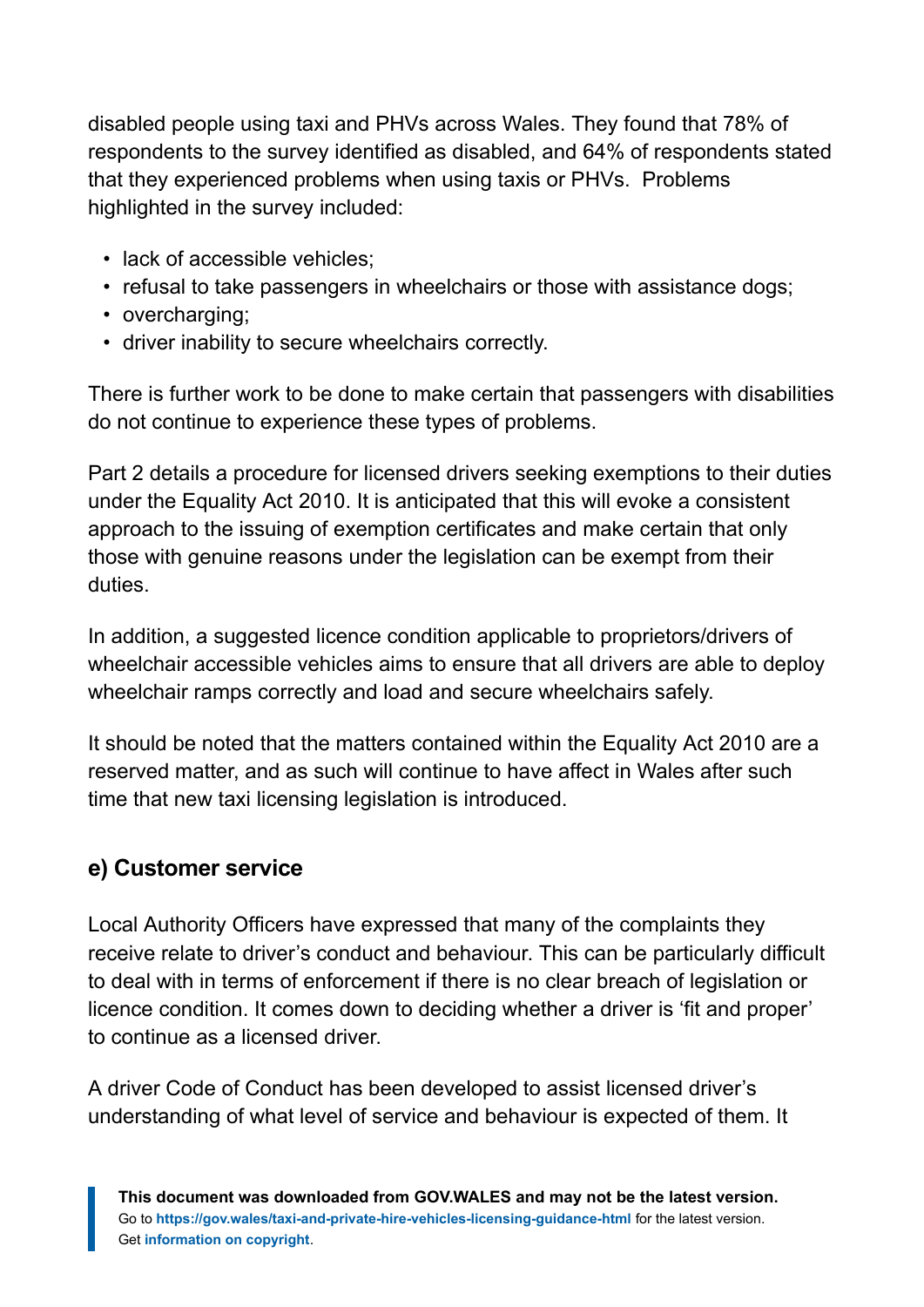should be communicated to drivers that failure to meet the standard required in the Code could cause concern about their suitability to continue as a licensed driver. The Code can also assist the public in understanding what standard of service they can expect.

A driver Dress Code has also been developed to ensure that drivers' clothing is of a suitable standard and they maintain a professional appearance.

Welsh Government aims to increase the professionalisation of the taxi and private hire industry to ensure that the trade offers excellent customer service and act as ambassadors for Wales.

### **6. Conclusion**

Welsh Government has a vision of how the taxi and PHV trade should evolve in Wales. This will involve the introduction of new legislation to transform the outdated licensing regime.

This Guide is issued as non-statutory guidance. The recommendations in Part II of this guide are seen as a starting point for change in order to address some of the existing problems with the licensing regime, improve standards and consistency. In order to achieve this it is strongly recommended that each local authority in Wales adopt these recommendations (where they are not already in place) for the reasons outlined above.

When making changes to Licensing Policies it is recommended that local authorities should consult with local stakeholders and undertake impact assessments where necessary.

When making changes to Licensing Policies it is recommended that local authorities should consult with local stakeholders and undertake impact assessments where necessary.

Adoption of the recommendations in this guide will also support compliance with many of the recommendations of Department for Transport's 'Statutory Taxi and Private Hire Vehicle Standards'.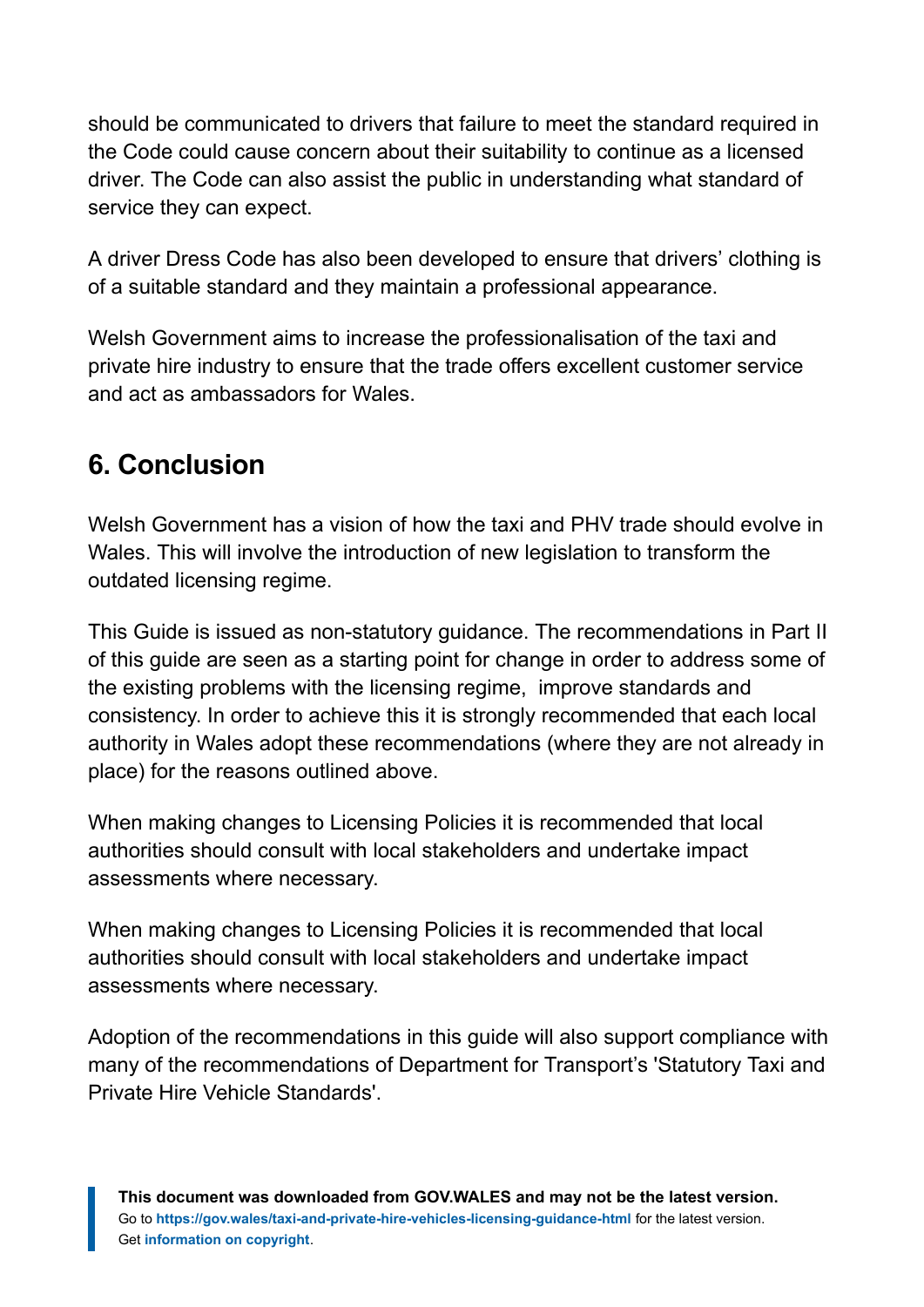# <span id="page-13-0"></span>**Part 2: recommendations**

It is recommended that the following policy wording and measures are incorporated into the licensing authority's hackney carriage and PHV licensing policy, and the documents in the appendices are adopted.

Local authorities should follow their usual procedures when reviewing their licensing policy statements.

### **1. Driver standards**

#### **a) DBS check**

In order to satisfy the authority that they are a 'fit and proper' person, all applicants for the role of hackney carriage or private hire vehicle (PHV) driver will undergo an Enhanced Disclosure and Barring Service (DBS) check, which includes a check of the children and adult barred lists. For licensed drivers this check will be repeated every 6 months.

All applicants/licence holders must sign up to the DBS Update Service and maintain their subscription for the duration of their licence. The licence holder must give permission for the Licensing authority to undertake checks of their DBS status.

Disclosure and Barring Service certificates will only be accepted if the disclosure is dated within one calendar month prior to the application.To assist in assessing the suitability of applicants and licence holders the licensing authority will have regard to the Institute of Licensing's '**[Guidance on determining the suitability](https://instituteoflicensing.org/documents/Guidance_on_Suitability_Web_Version_(16_May_2018).pdf) [of applicants and licensees in the hackney and private hire trades](https://instituteoflicensing.org/documents/Guidance_on_Suitability_Web_Version_(16_May_2018).pdf)**' April 2018.

It should be noted that individuals that appear on either barred list will routinely have their application refused, unless there are exceptional circumstances in which the licensing authority considers that, on the balance of probabilities, the individual is 'fit and proper'.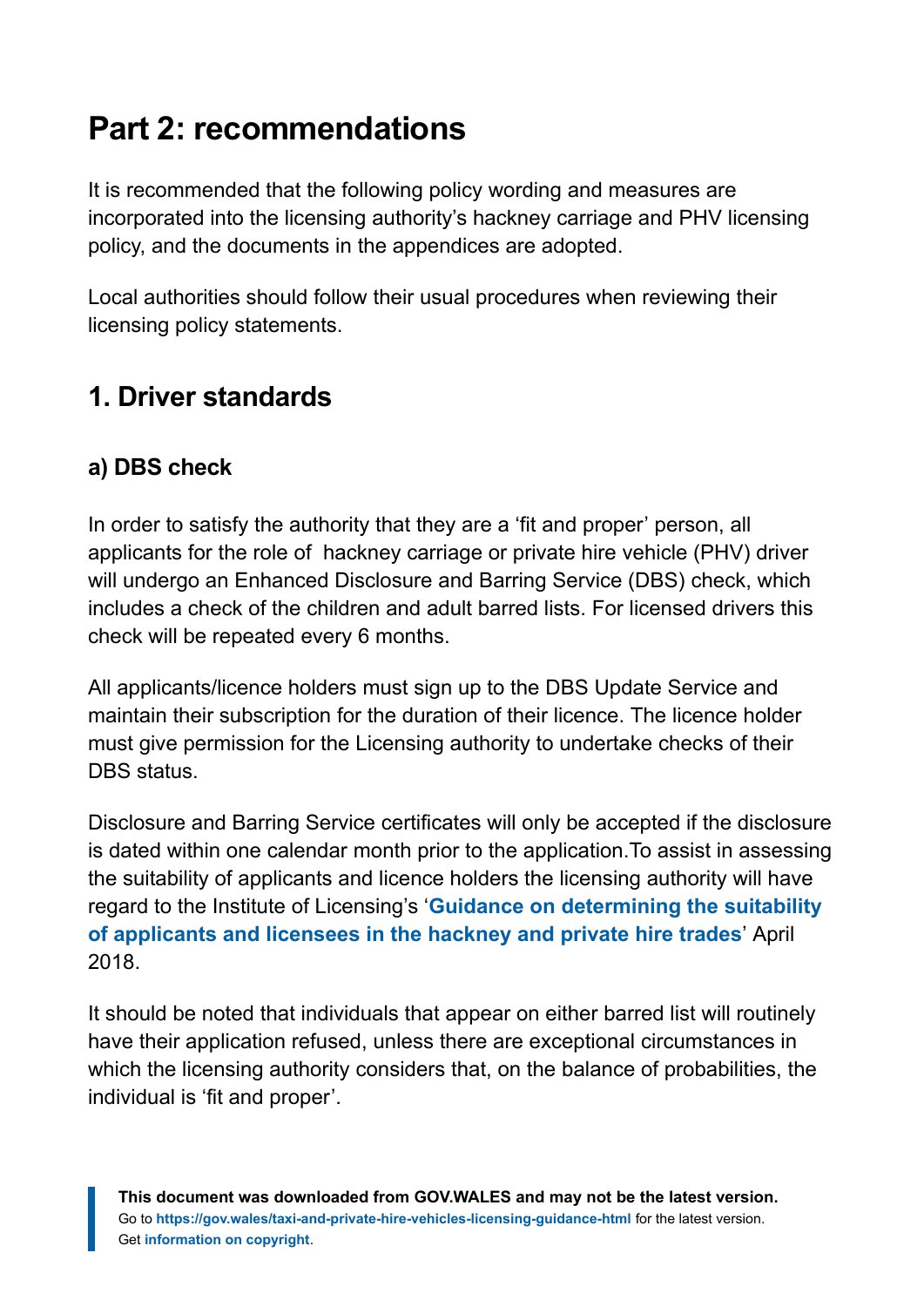#### **b) Overseas criminal record check**

All applicants for a hackney carriage or PHV driver's licence that have spent 6 or more continuous months outside the United Kingdom since their tenth birthday the Licensing authority will need to see evidence of a criminal record check from the country / countries visited covering the period that the applicant was overseas.

The applicant will be required to cover any financial costs of such checks.

For EU nationals (including UK citizens) suitable checks should be available. For those countries for which checks are not available, the Licensing authority will require a certificate of good conduct authenticated by the relevant embassy. The certificate must be authenticated, translated and sealed by the Embassy or High Commission. Information regarding certificates of good conduct or similar documents from a number of countries is available from: **[GOV.UK Criminal](https://www.gov.uk/government/publications/criminal-records-checks-for-overseas-applicants) [records checks for overseas applicants](https://www.gov.uk/government/publications/criminal-records-checks-for-overseas-applicants)**.

In the event that an applicant is not able to obtain a certificate of good conduct, they should not progress with their application and should contact the Licensing authority for further information.

Overseas criminal history checks must have been obtained within the 6 month period preceding the application.

The Licensing authority will require any Certificate of Good Conduct that the applicant may have regardless of the age of the document.

Certificates of Good Conduct which are in a language other than English will be required to be translated into English at the applicant's expense by an independent translation service and the translation must be verified.

#### **c) Medical checks**

All applicants for a hackney carriage/private hire driver's licence are required to meet the DVLA Group 2 medical standards of fitness to drive. The medical must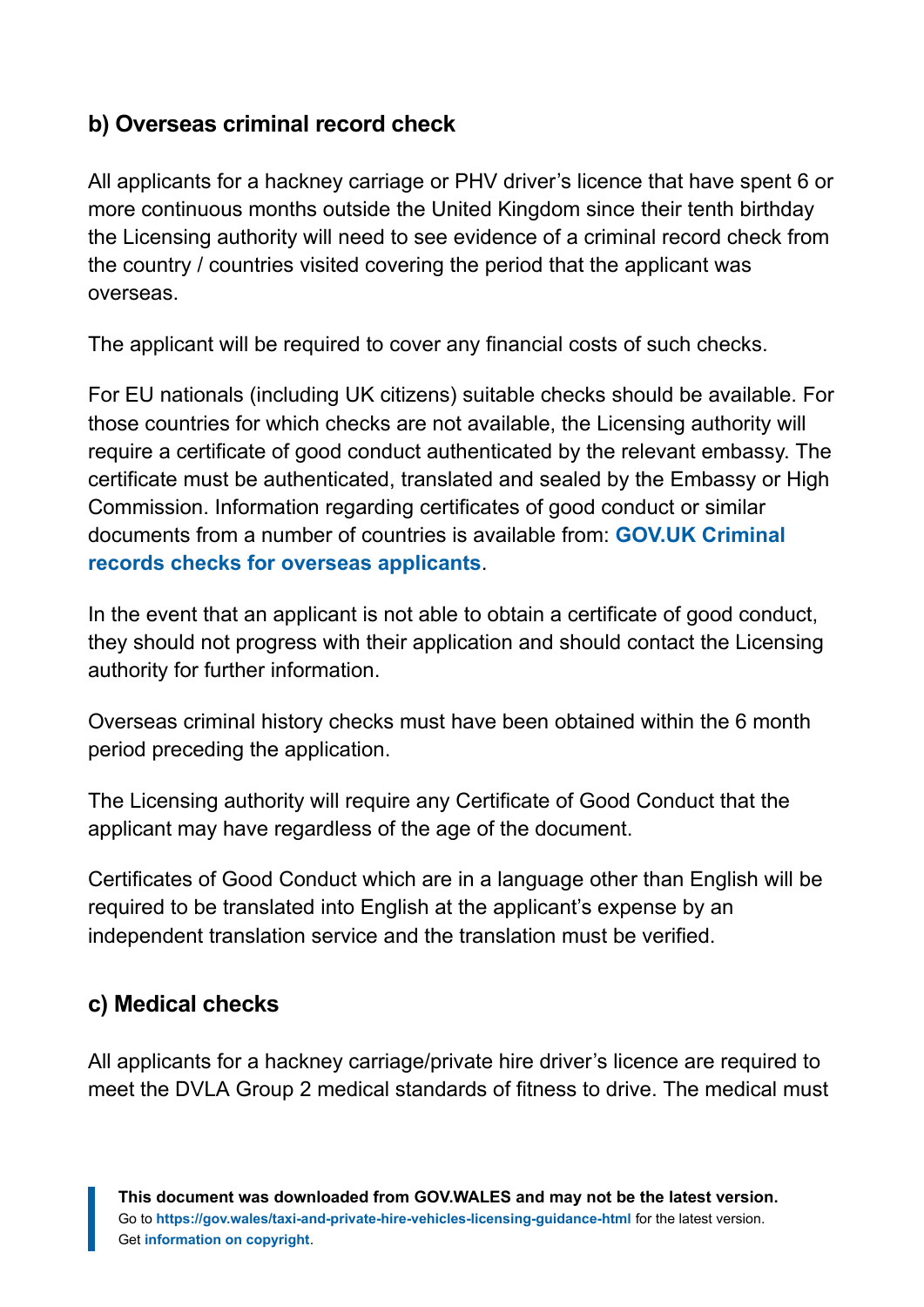be carried out by the applicant's own general practitioner (GP) or another GP at the applicant's registered practice that has full access to their medical records.

In exceptional circumstances, and only with prior agreement from the Licensing authority, a medical assessment may be carried out by another registered GP practice as long as the applicant's full medical history has been viewed and assessed by that GP.

The licensing authority may direct any licence holder to supply satisfactory evidence in the form of a medical certificate, stating the licence holder meets the required Group 2 standards, should their medical fitness be called into question.

Any applicant for the grant or renewal of a licence who is unable to satisfy the licensing authority that they meet the required medical standard shall not have a licence granted to them, or the licence shall not be renewed, or shall be revoked.

The requirement for applicants/licensed drivers to complete a medical examination is as follows:

- Upon application, every 5 years between the ages of 45 and 65
- Every year when the driver is aged 65 years or over
- Or anytime as required by the licensing authority or the medical practitioner.

The medical form is valid for 4 months from the date the examining doctor, optician or optometrist signs it.

All licence holders are required to inform the licensing authority of any illness or condition that affects their ability to drive.

All costs associated with obtaining the relevant medical certificate are to be met by the applicant/licence holder.

Find the medical form: **[Medical report for taxi or private hire vehicle drivers](https://gov.wales/medical-report-taxi-or-private-hire-vehicle-drivers-licence-application-form) [licence: application form](https://gov.wales/medical-report-taxi-or-private-hire-vehicle-drivers-licence-application-form)**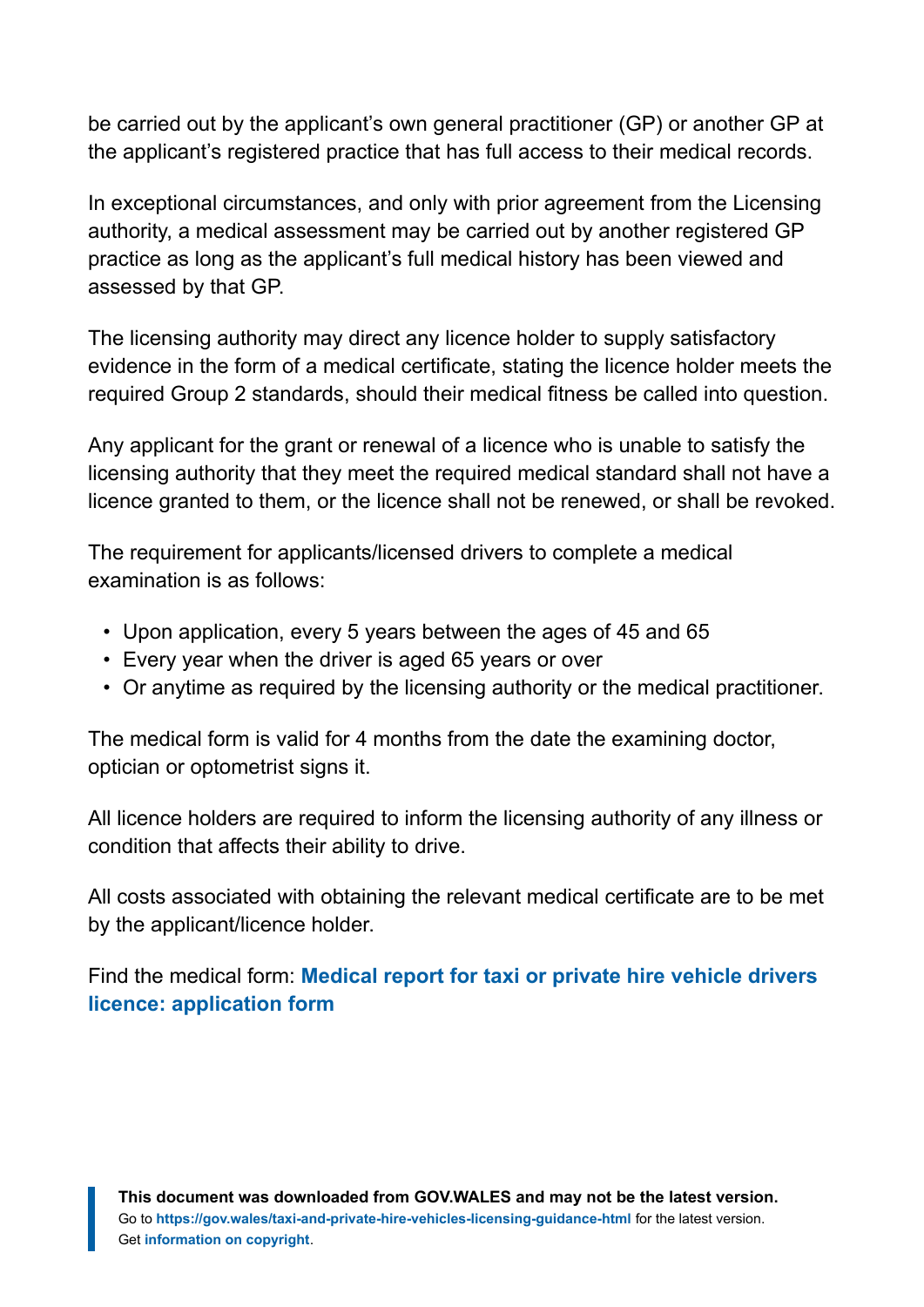#### **d) Equality Act medical exemption policy**

The Equality Act 2010 places a number of legal duties on licensed drivers when transporting passengers with disabilities.

In order to improve compliance with the requirements of the Equality Act, the Policy detailed in **[Taxi and private hire vehicles: Equality Act medical](https://gov.wales/taxi-and-private-hire-vehicles-equality-act-medical-exemption-policy) [exemption policy](https://gov.wales/taxi-and-private-hire-vehicles-equality-act-medical-exemption-policy)** should be adopted with regards to driver medical exemptions from the obligations concerning the carriage of assistance dogs and passengers in wheelchairs.

#### **e) Driver conduct**

It is expected that licensed drivers behave in a professional manner and provide a high quality service at all times.

The **[taxi and private hire driver's code of conduct](https://gov.wales/taxi-and-private-hire-drivers-code-conduct)** has been developed to outline the standards expected of licensed drivers and is an integral part of the 'fit and proper' assessment.

The Code also serves to advise potential passengers of the level of service they should expect when hiring a licensed vehicle.

#### **f) Driver dress code**

It is recognised that the taxi trade, both Hackney Carriage and Private Hire, plays an important role in portraying a positive image of the area and drivers can be seen as key ambassadors for Wales.

Anything that serves to enhance the professional image of the Hackney Carriage and Private Hire trade, and promotes the concept that drivers of licensed vehicles are professional vocational drivers, is to be welcomed.

To ensure that not only are the above objectives are met but, also that driving is carried out safely, a Dress Code for licensed drivers has been set, which is detailed in **[Taxi and private hire vehicles: dress code](https://gov.wales/taxi-and-private-hire-vehicles-dress-code)**.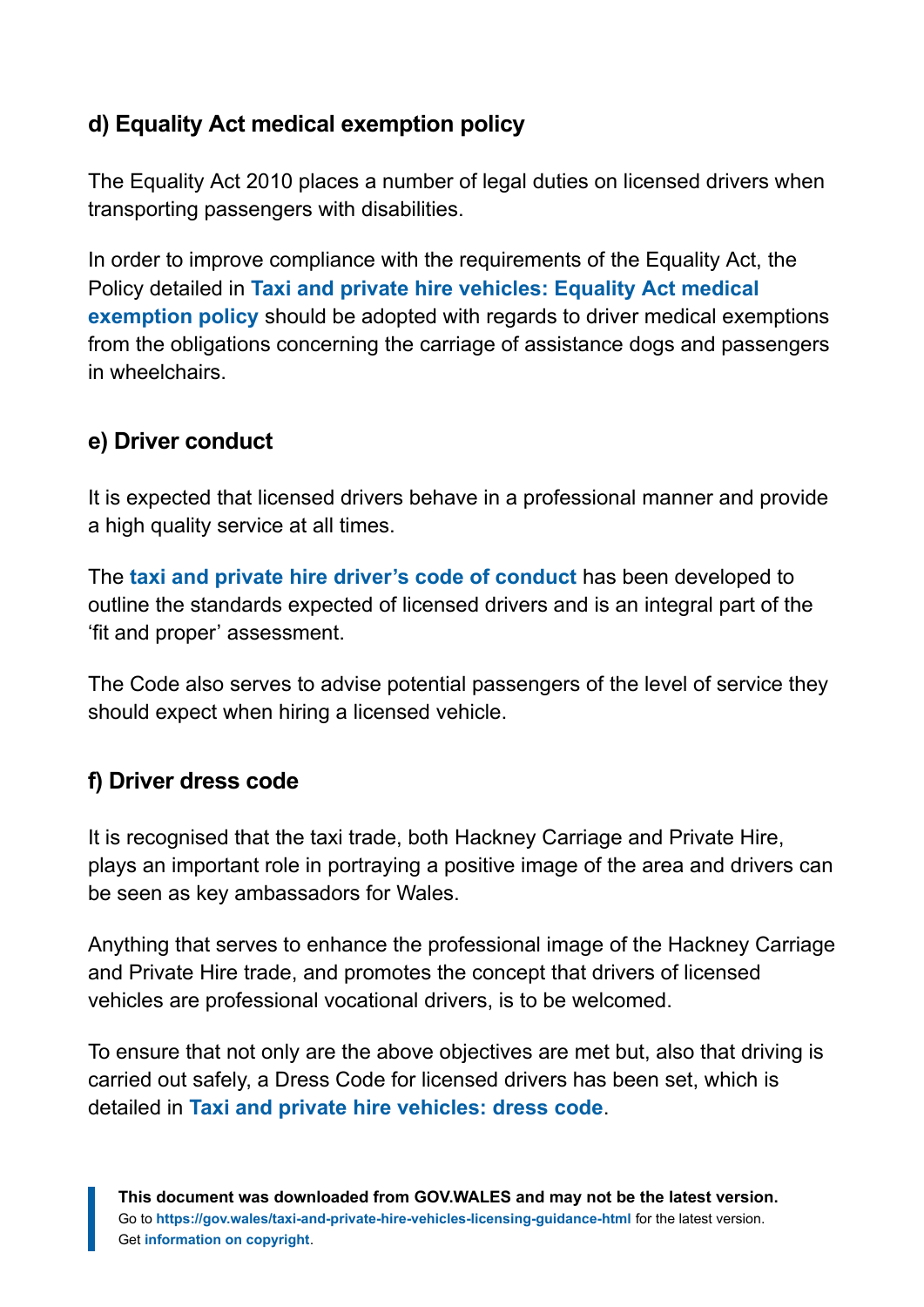#### **g) Private hire driver conditions**

The conditions of licence applicable to drivers of private hire vehicles are detailed in **[Private hire vehicle drivers: licensing conditions](https://gov.wales/private-hire-vehicle-drivers-licensing-conditions)**.

#### **h) Safeguarding training**

Hackney carriage and private hire drivers have an important responsibility in the safe transportation of fare paying passengers. Drivers are expected to act in a professional manner at all times and provide excellent customer service.

Licensed drivers can often be the eyes and ears of a community. Training can be important in assisting licensed drivers in recognizing when they carrying passengers at risk of abuse and exploitation.

All new applicants for a hackney carriage/private hire driver's licence must undertake safeguarding training. The training focuses on recognising what makes adults and children vulnerable, violence, sexual exploitation, county lines and human trafficking indicators. It includes examples of suspicious journeys as well as information on maintaining professional boundaries.

The training is in the form of the following video and a test based on the content of the video must be passed prior to obtaining a licence.

Watch the video: **[Safeguarding training for Hackney Carriage and Private](https://vimeo.com/369335248/be28cb645a) [Hire drivers and passenger assistants](https://vimeo.com/369335248/be28cb645a)**

### **2. Vehicle standards**

#### **a) DBS check**

All applicants for a hackney carriage and PHV vehicle licence will be required to submit a basic disclosure from the DBS in order to satisfy the authority that they are a 'fit and proper' person. This checks will be repeated for vehicle licence holders annually. The cost of these checks will be covered by the applicant/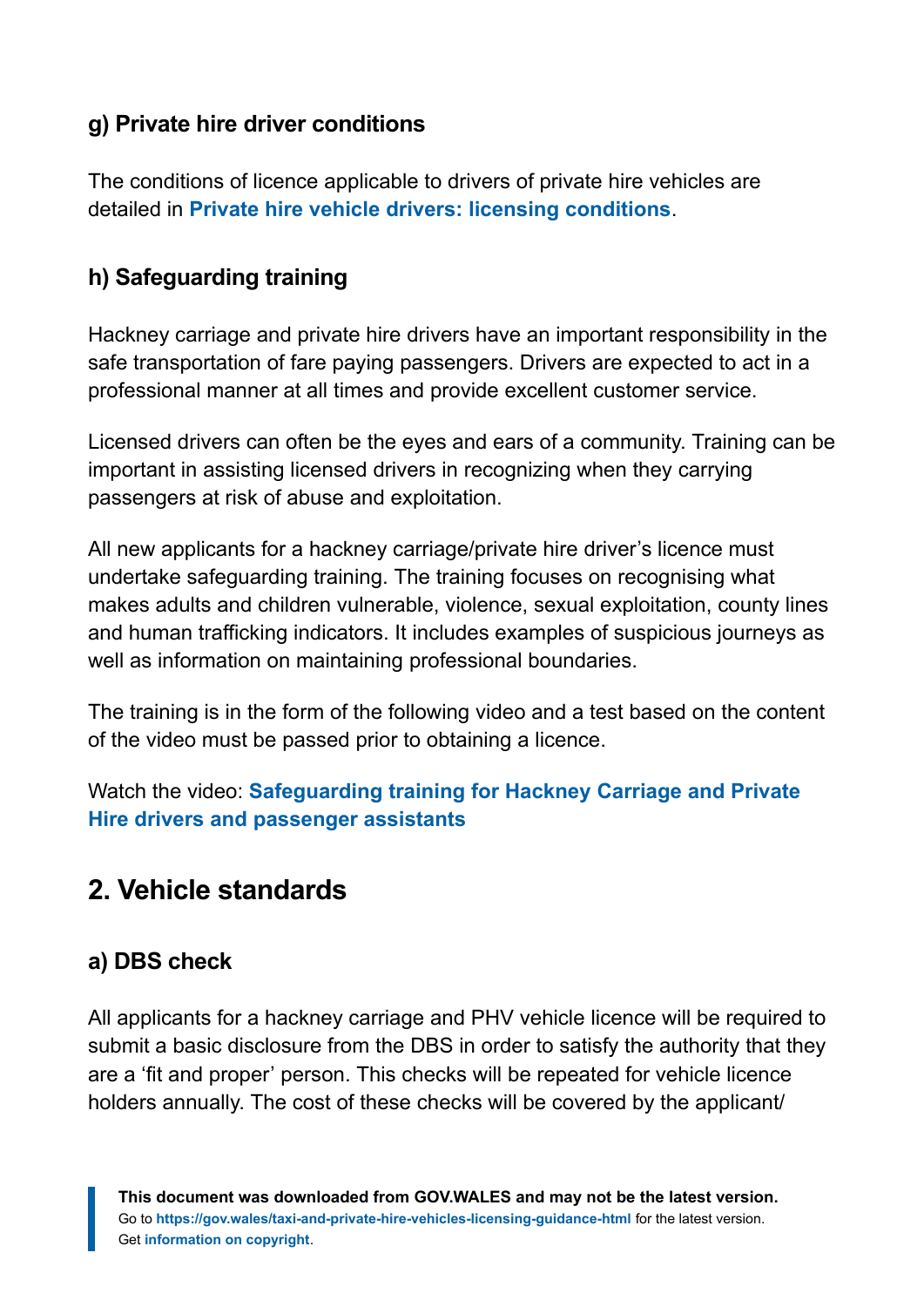licence holder.

Applicants that already hold a hackney carriage or private hire driver licence with this authority are not required to provide the basic disclosure as part of their application for a private hire operator's licence.

To assist in assessing the suitability of applicants and licence holders the licensing authority will have regard to the Institute of Licensing's 'Guidance on determining the suitability of applicants and licensees in the hackney and private hire trades' April 2018. The guidance is detailed in the Institute of Licensing's '**[Guidance on determining the suitability of applicants and licensees in the](https://instituteoflicensing.org/documents/Guidance_on_Suitability_Web_Version_(16_May_2018).pdf) [hackney and private hire trades](https://instituteoflicensing.org/documents/Guidance_on_Suitability_Web_Version_(16_May_2018).pdf)**'.

Driving offences will not normally be considered as part of the assessment for vehicle licence holders.

Information contained within an enhanced DBS check that would not be disclosed on a basic check will not be considered as part of the assessment for a vehicle licence.

#### **b) Overseas criminal record check**

All applicants for a hackney carriage or PHV driver's licence that have spent 6 or more continuous months outside the United Kingdom since their tenth birthday the licensing authority will need to see evidence of a criminal record check from the country / countries visited covering the period that the applicant was overseas.

The applicant will be required to cover any financial costs of such checks.

For EU nationals (including UK citizens) suitable checks should be available. For those countries for which checks are not available, the Licensing authority will require a certificate of good conduct authenticated by the relevant embassy. The certificate must be authenticated, translated and sealed by the Embassy or High Commission. Information regarding certificates of good conduct or similar documents from a number of countries is available from: **[GOV.UK Criminal](https://www.gov.uk/government/publications/criminal-records-checks-for-overseas-applicants) [records checks for overseas applicants](https://www.gov.uk/government/publications/criminal-records-checks-for-overseas-applicants)**.

**This document was downloaded from GOV.WALES and may not be the latest version.** Go to **<https://gov.wales/taxi-and-private-hire-vehicles-licensing-guidance-html>** for the latest version. Get **[information on copyright](https://gov.wales/copyright-statement)**.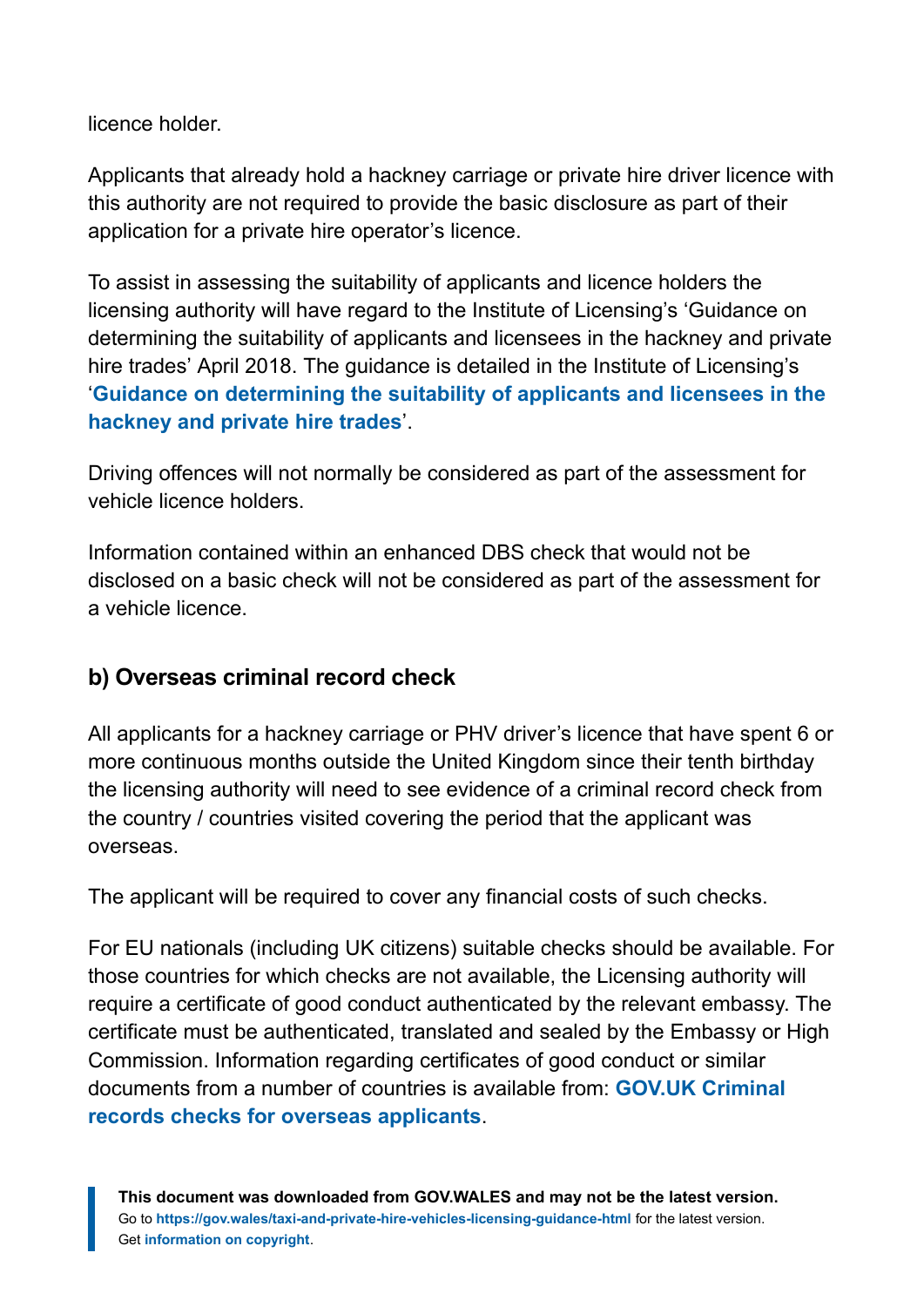In the event that an applicant is not able to obtain a certificate of good conduct, you should not progress with your application and should contact the Licensing authority for further information.

Overseas criminal history checks must have been obtained within the 6 month period preceding the application.

The licensing authority will require any Certificate of Good Conduct that the applicant may have regardless of the age of the document.

Certificates of Good Conduct which are in a language other than English will be required to be translated into English at the applicant's expense by an independent translation service and the translation must be verified.

#### **c) Vehicle Closed Circuit Television Cameras (CCTV)**

Security for drivers and passengers is of paramount importance and internal vehicle CCTV cameras can be a valuable deterrent.

The use of an internal vehicle CCTV system must be approved by the Licensing authority, and must meet or exceed the specifications set out in **[Taxi and](https://gov.wales/taxi-and-private-hire-vehicles-cctv-specifications-and-conditions) [private hire vehicles: CCTV specifications and conditions](https://gov.wales/taxi-and-private-hire-vehicles-cctv-specifications-and-conditions)**.

The system must be capable of both visual and audio recordings (in emergency situations).

Conditions in relation to CCTV systems are included in the hackney carriage and private hire vehicle licence conditions.

It is the responsibility of the licensed driver to make certain that the CCTV system is fully operational at the start of each shift and before accepting a fare paying passengers.

#### **d) Video Point of Impact Systems (VPIS) / Dash cams**

The licensing authority allows the use of VPIS systems (external facing dash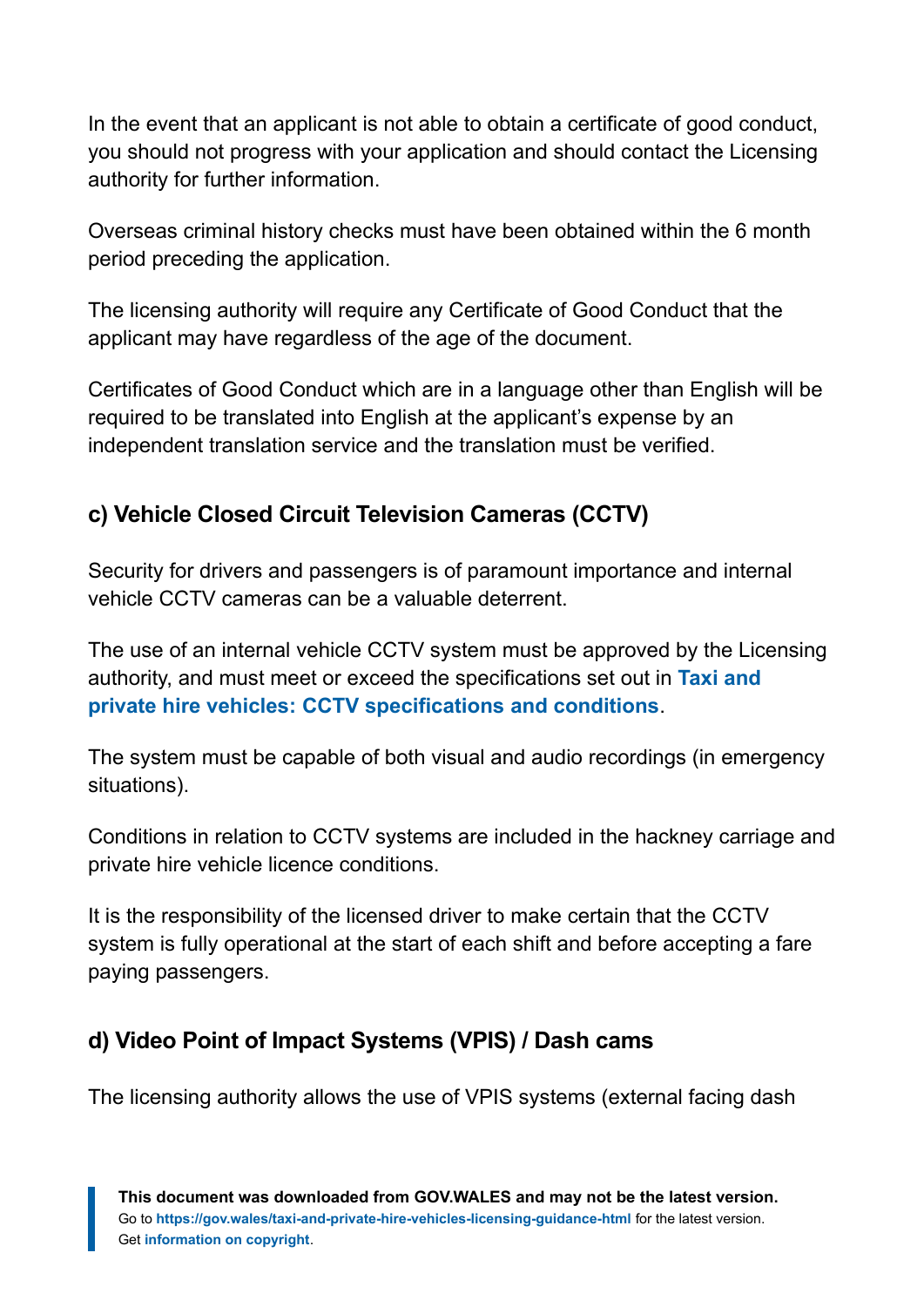cams) in hackney carriage and private hire vehicles. The proprietor of any vehicle fitted with a VPIS system must comply with the conditions set out in **[Taxi](https://gov.wales/taxi-and-private-hire-vehicles-dash-cam-policy) [and private hire vehicles: dash cam policy.](https://gov.wales/taxi-and-private-hire-vehicles-dash-cam-policy)**

#### **e) Accessibility**

Designated wheelchair accessible vehicles (WAVs) must be able to facilitate the carriage of disabled persons and accommodate a disabled person in a 'reference' wheelchair\* in the passenger compartment.

\*A reference wheelchair is defined in Schedule 1 of the **[Public Service Vehicles](https://www.legislation.gov.uk/uksi/2000/1970/schedule/1/made) [Accessibility Regulations 2000](https://www.legislation.gov.uk/uksi/2000/1970/schedule/1/made)**.

Proprietors have a responsibility to ensure that any licensed driver who drives one of their wheelchair accessible vehicles is made aware of their duties in respect of carrying disabled persons in wheelchairs when driving a licensed wheelchair accessible vehicle.

The following condition of licence should apply to proprietors of WAVs:

The proprietor of a licensed wheelchair accessible vehicle must demonstrate to every driver of the vehicle how to assist a passenger in a wheelchair into and out of the vehicle and correctly secure the wheelchair in the vehicle. This will include showing the driver how to deploy the ramp(s) and how to use and adjust the restraints. The proprietor must keep a record of this demonstration and include the following:

a) The date of the demonstration

b) The name and licence number of the driver

c) A signed and dated acknowledgment by the driver that the demonstrating has taken place and he/she clearly understands how to transport a passenger in a wheelchair into the vehicle

The proprietor must retain this record for as long as the driver is using the vehicle. If the driver rents the vehicle again in future the proprietor must repeat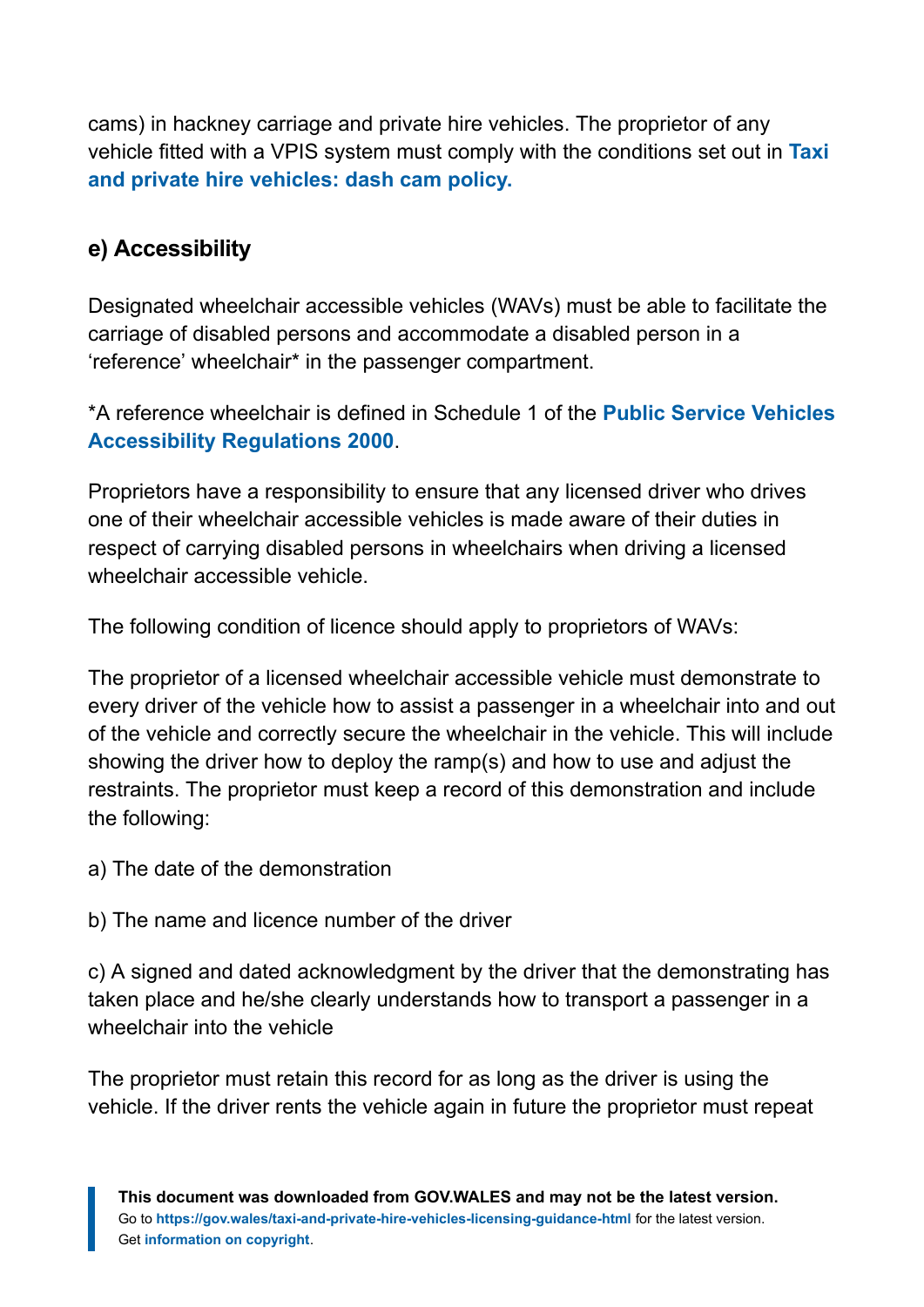the demonstration and record.

In the case that the proprietor is also the licensed driver of the vehicle, the proprietor shall record a signed acknowledgement to certify that he/she can perform the vehicle manufacturer's instructions on how to safely transport a wheelchair passenger into and out of the vehicle and how to secure the wheelchair.

# **3. Private Hire Operator Standards**

#### **a) DBS Check**

All applicants for a grant or renewal of a Private Hire Operator's licence must submit a basic disclosure (dated within one month of the application) which can be obtained from Disclosure & Barring Service in order to satisfy the authority that they are a 'fit and proper' person. In the case of applications from a company or organisation, all director of the company/organisation must provide a basic disclosure. The cost of these checks will be covered by the applicant/ licence holder.

Applicants that already hold a hackney carriage or PHV driver's licence with this authority are not required to provide the basic disclosure as part of their application for a private hire operator's licence.

To assist in assessing the suitability of applicants and licence holders the licensing authority will have regard to the Institute of Licensing's 'Guidance on determining the suitability of applicants and licensees in the hackney and private hire trades' April 2018. The guidance is detailed in the Institute of Licensing's '**[Guidance on determining the suitability of applicants and licensees in the](https://instituteoflicensing.org/documents/Guidance_on_Suitability_Web_Version_(16_May_2018).pdf) [hackney and private hire trades](https://instituteoflicensing.org/documents/Guidance_on_Suitability_Web_Version_(16_May_2018).pdf)**' .

Driving offences will not normally be considered as part of the assessment for private hire operator licence holders. Information contained within an enhanced DBS check that would not be disclosed on a basic check will not be considered as part of the assessment for a private hire operator's licence.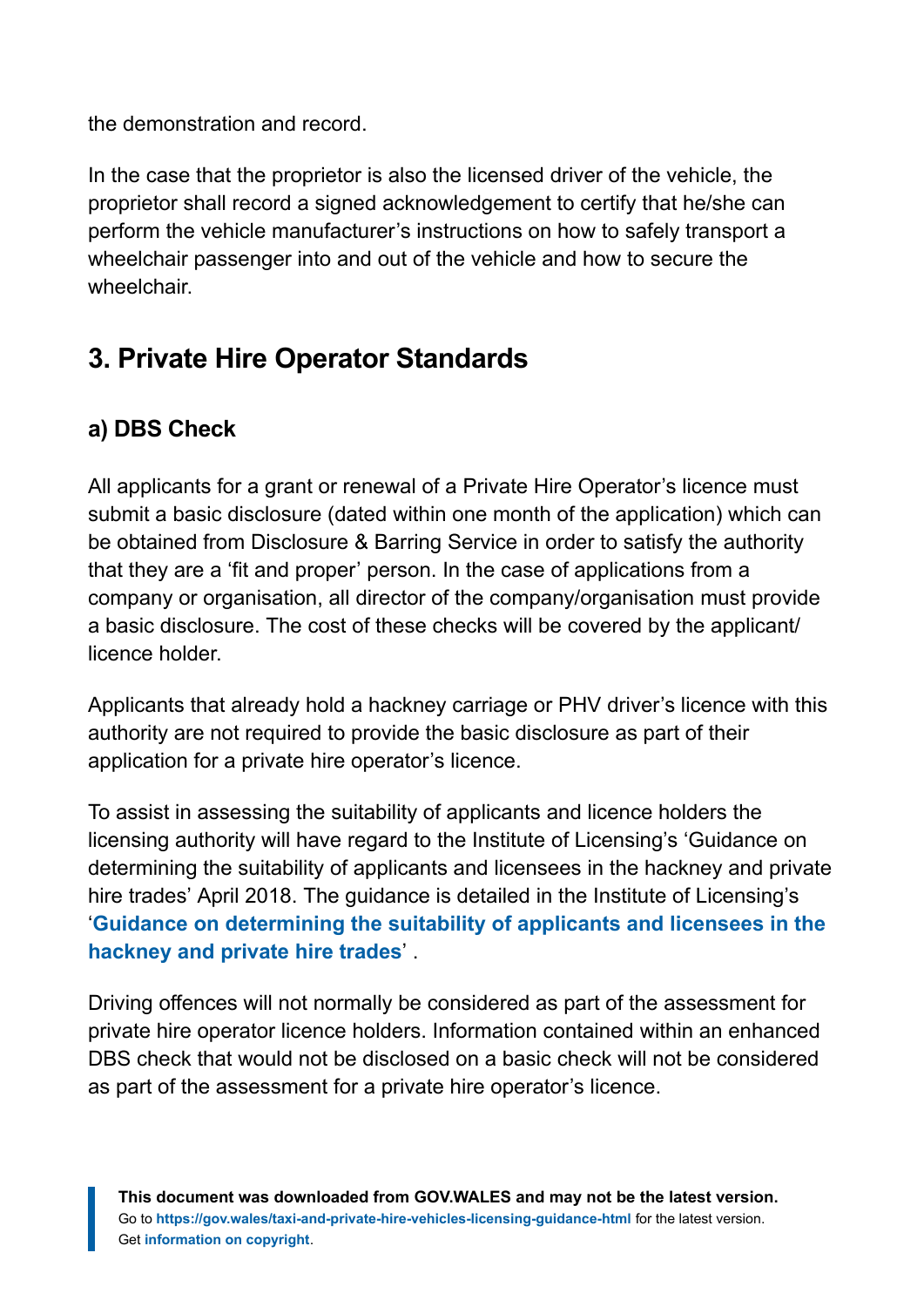#### **b) Private Hire Operator conditions**

The conditions of licence applicable to private hire vehicle operators are detailed in **[Private hire vehicle operators: licensing conditions](https://gov.wales/private-hire-vehicle-operators-licensing-conditions)**.

# **4. General policy**

#### **a) Licence holder self-reporting**

All Licence holders are required to notify the issuing authority within 48 hours of any arrest and release for any sexual offence, any offence involving dishonesty or violence and any motoring offence. Further notifications to the licensing authority must be made within 48 hours of any charge and any conviction. Failure by a to disclose an arrest that the issuing authority is subsequently advised of might be seen as behaviour that questions honesty and therefore the suitability of the licence holder regardless of the outcome of the initial allegation.

#### **b) National register for hackney carriage and private hire licence revocations and refusals (NR3)**

The Licensing authority provides information to the National Register of Taxi Licence Refusals and Revocations (NR3), a mechanism for licensing authorities to share details of individuals who have had a hackney carriage or Private Hire Vehicle (PHV) licence revoked, or an application for one refused. This is necessary for the performance of a task carried out in the public interest or in the exercise of official authority vested in the licensing authority – that is, assessing whether an individual is a fit and proper person to hold a hackney carriage or PHV licence.

Therefore:

- Where a hackney carriage/ PHV licence is revoked, or an application for one refused, the authority will automatically record this decision on NR3.
- All applications for a new licence or licence renewal will automatically be checked on NR3. If a search of NR3 indicates a match with an applicant, the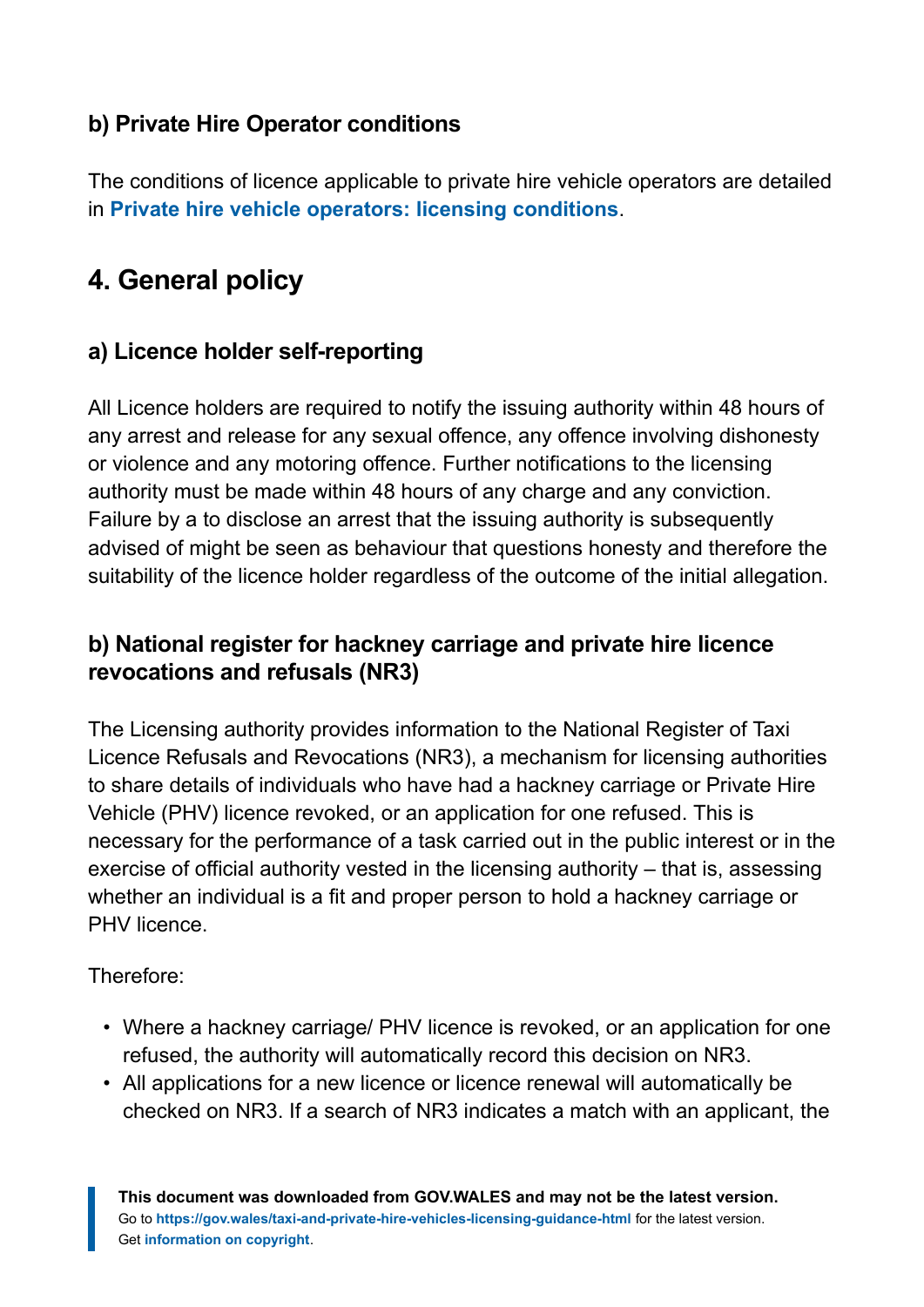authority will seek further information about the entry on the register from the authority which recorded it. Any information received as a result of an NR3 search will only be used in respect of the specific license application and will not be retained beyond the determination of that application.

The information recorded on NR3 itself will be limited to:

- name
- date of birth
- address and contact details
- national insurance number
- driving licence number
- decision taken
- date of decision
- date decision effective

Information will be retained on NR3 for a period of 25 years.

This is a mandatory part of applying for being granted, a hackney carriage / PHV driver licence. The authority has a published policy on the approach it will take to requests by other authorities for further information about entries on NR3, and about the use it will make of any further information provided to it.

Information will be processed in accordance with the Data Protection Act (DPA) and General Data Protection Regulation (GDPR). Any searches, provision or receipt of information of or under NR3 are necessary to the authority's statutory licensing functions of ensuring that all drivers are fit and proper to hold the applicable licence. It is not intended that any NR3 data will be transferred out of the United Kingdom.

If you wish to raise any issue related to the data protection legislation, including by relying on any of the rights afforded to data subjects under the GDPR, you can do so to the authority's Data Protection Officer at [insert contact details] This includes submitting a subject access request.

You always have the right to make a complaint to the Information Commissioner's Office (ICO). Advice on how to raise a concern about handling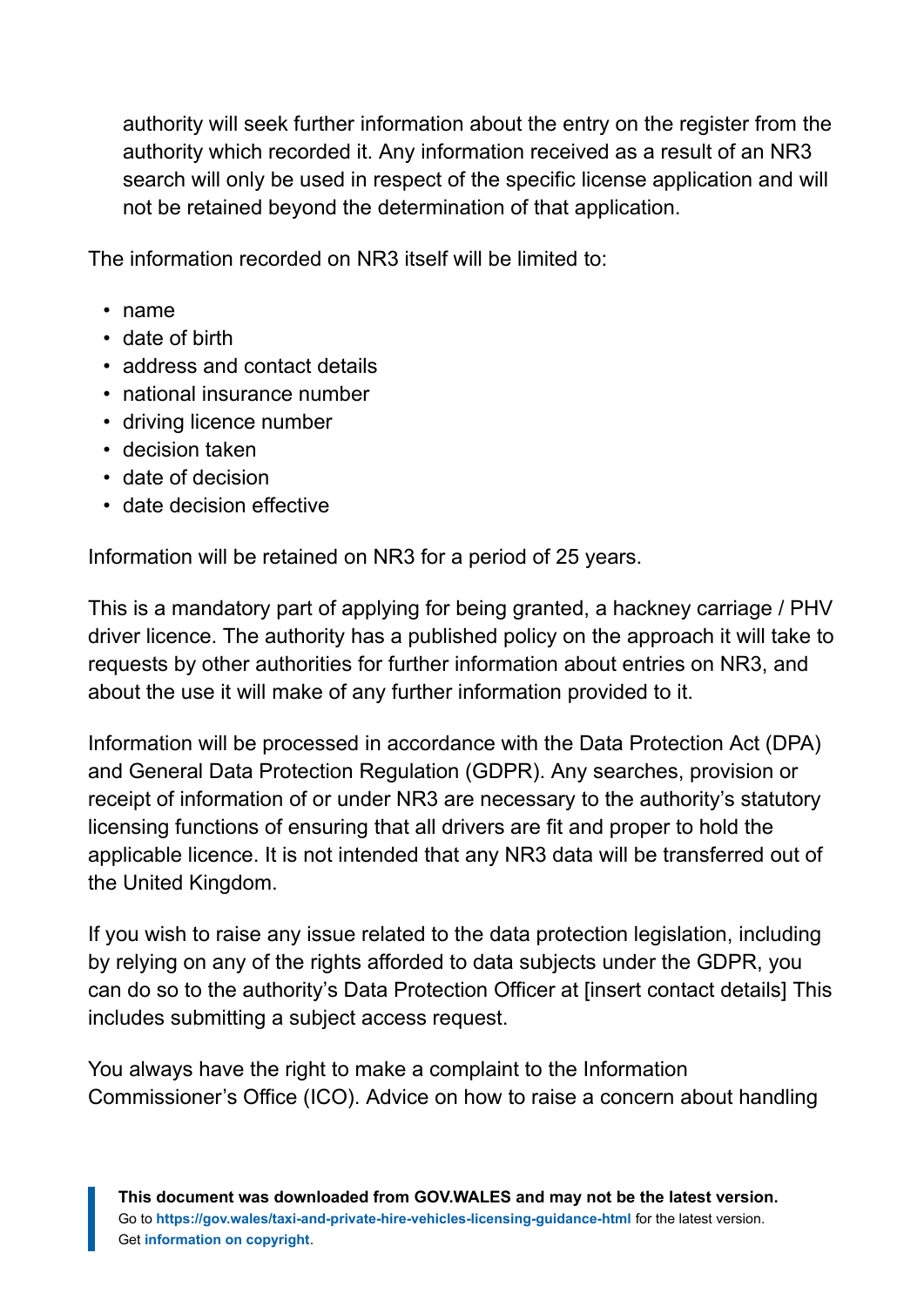of data can be found on the ICO's website: **[Make a complaint](https://ico.org.uk/make-a-complaint/)**.

#### **c) Cross border enforcement**

Where it is becomes apparent that either a number of vehicles licensed by this authority are undertaking the majority (i.e. over 50%) of private hire work in another local authority area, or when it is evident that a number of vehicles licensed by another local authority are undertaking the majority of private hire work in this area, the licensing authority will endeavour to develop enforcement protocols with those local authorities.

In these circumstances the following protocol (as described in the Local Government Association's Taxi and PHV Licensing- Councillor's handbook) will be followed:

- All authorities agree what level of expertise/qualification/skills is the minimum for approval of authorisation of each individual.
- All authorities establish, via their own schemes of delegation, what procedural steps need to be taken to validly authorise (i.e. chief officer's report, sub-committee or full committee decision).
- All authorities agree the form and wording of the 'letter of authorisation' and 'photo warrant card' to be issued.
- Each 'requesting council' formally requests authorisation of named individual officers.
- Each 'receiving council' obtains authorisation and provides a 'letter of authorisation' in respect of the other authority's officers.
- Each employing authority provides its own officers with a photo warrant card specifying that for the purposes of [specify Acts of Parliament] that officer [name] is a duly authorised officer of [list all authorising councils].
- Each authority provides all officers with copies of appropriate bylaws, conditions and agreed methodologies/reporting mechanisms for dealing with defective vehicles and other issues from other areas.
- Each authority seeks political and financial approval for pre-planned joint operations both with each other and also police/HMRC Customs & Excise.
- Data sharing protocols, as required, be established between authorities, including standard incident reporting templates/operation logs to be used by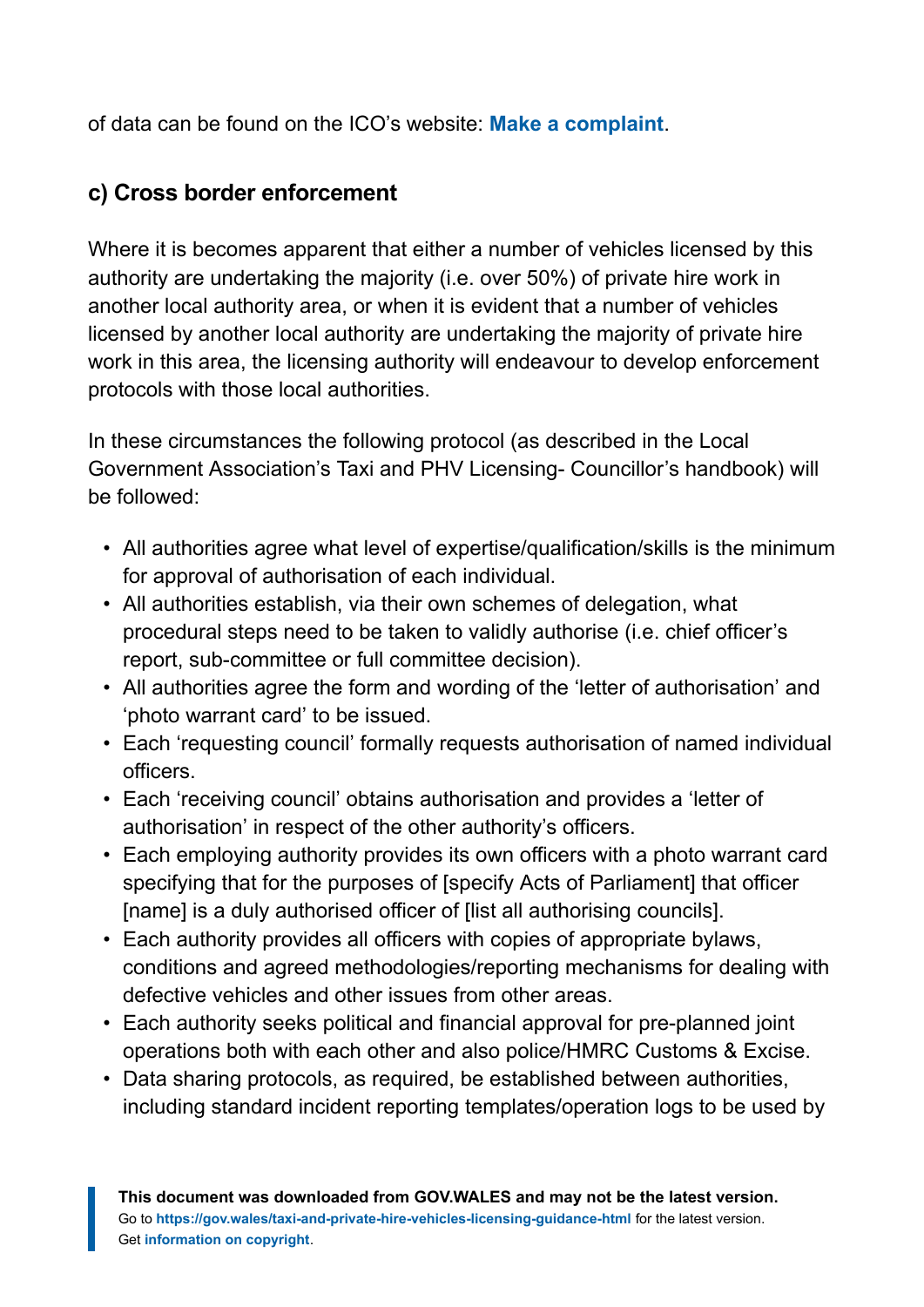all for consistency and scheme recording.

#### **d) Suitability policy**

In order to assess the suitability of applicants and licence holders the licensing authority will have regard to the Institute of Licensing's 'Guidance on determining the suitability of applicants and licensees in the hackney and private hire trades' April 2018.

The guidance is detailed in the Institute of Licensing's '**[Guidance on](https://instituteoflicensing.org/documents/Guidance_on_Suitability_Web_Version_(16_May_2018).pdf) [determining the suitability of applicants and licensees in the hackney and](https://instituteoflicensing.org/documents/Guidance_on_Suitability_Web_Version_(16_May_2018).pdf) [private hire trades](https://instituteoflicensing.org/documents/Guidance_on_Suitability_Web_Version_(16_May_2018).pdf)**'.

#### **e) Department for Transport (DfT) Statutory Taxi and Private Hire vehicle standards**

DfT's Statutory Taxi and Private Hire Vehicle Standards sets out a framework of policies under Section 177 (4) of the Policing and Crime Act 2017 that licensing authorities "must have regard" to when exercising their functions.

In order to safeguard children and vulnerable adults the licensing authority is committed to implementing the recommendations of the DfT's Statutory Taxi and Private Hire Vehicle Standards, wording of this Policy has been amended to take account of the Standards.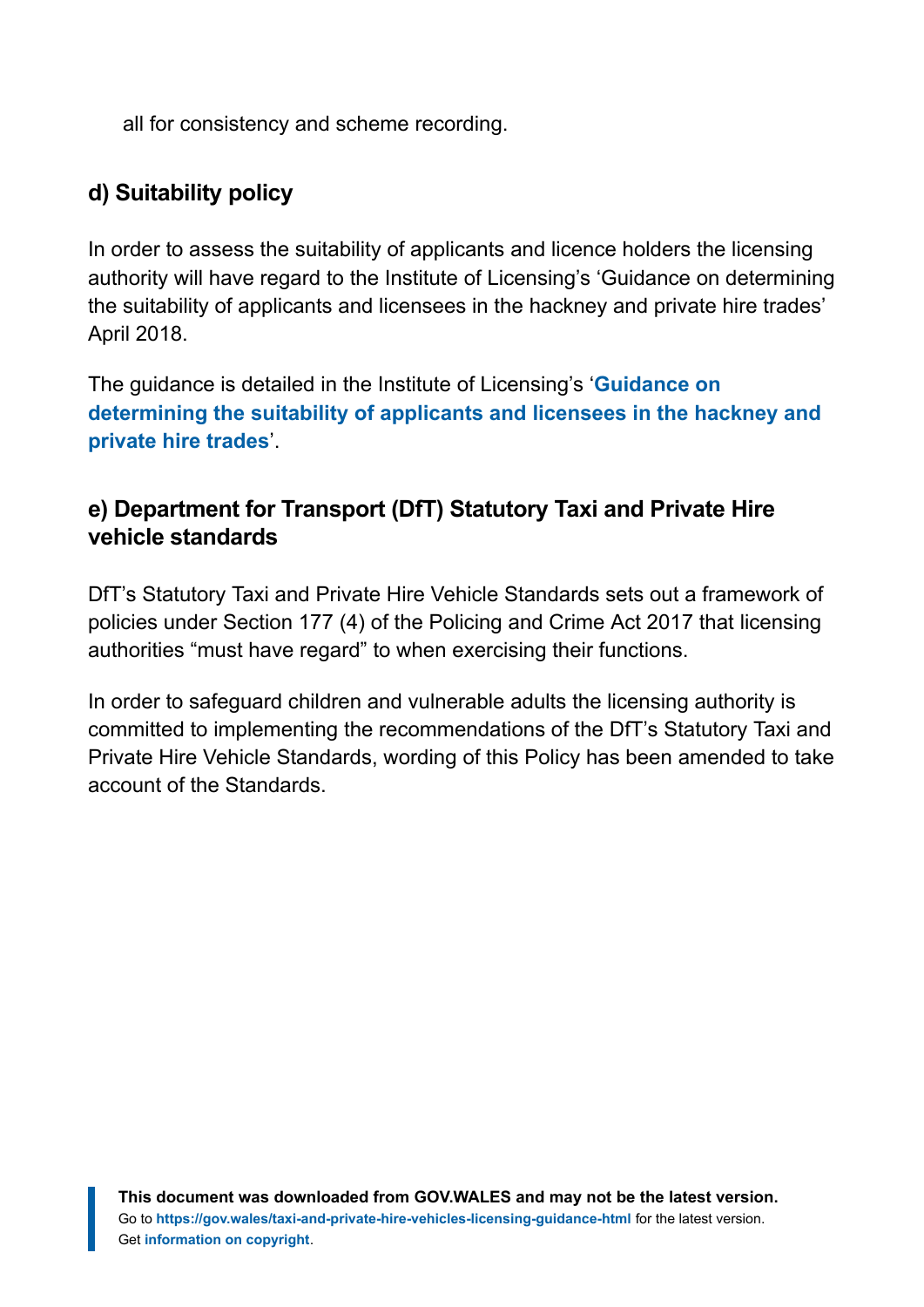# **About this document**

This document is a copy of the web page **[Taxi and private hire vehicles:](https://gov.wales/taxi-and-private-hire-vehicles-licensing-guidance-html) [licensing guidance](https://gov.wales/taxi-and-private-hire-vehicles-licensing-guidance-html)** downloaded.

Go to **[https://gov.wales/taxi-and-private-hire-vehicles-licensing-guidance](https://gov.wales/taxi-and-private-hire-vehicles-licensing-guidance-html)[html](https://gov.wales/taxi-and-private-hire-vehicles-licensing-guidance-html)** for the latest version.

This document may not be fully accessible, for more information refer to our **[accessibility statement](https://gov.wales/accessibility-statement-govwales)**.

Get **[information on copyright](https://gov.wales/copyright-statement)**.